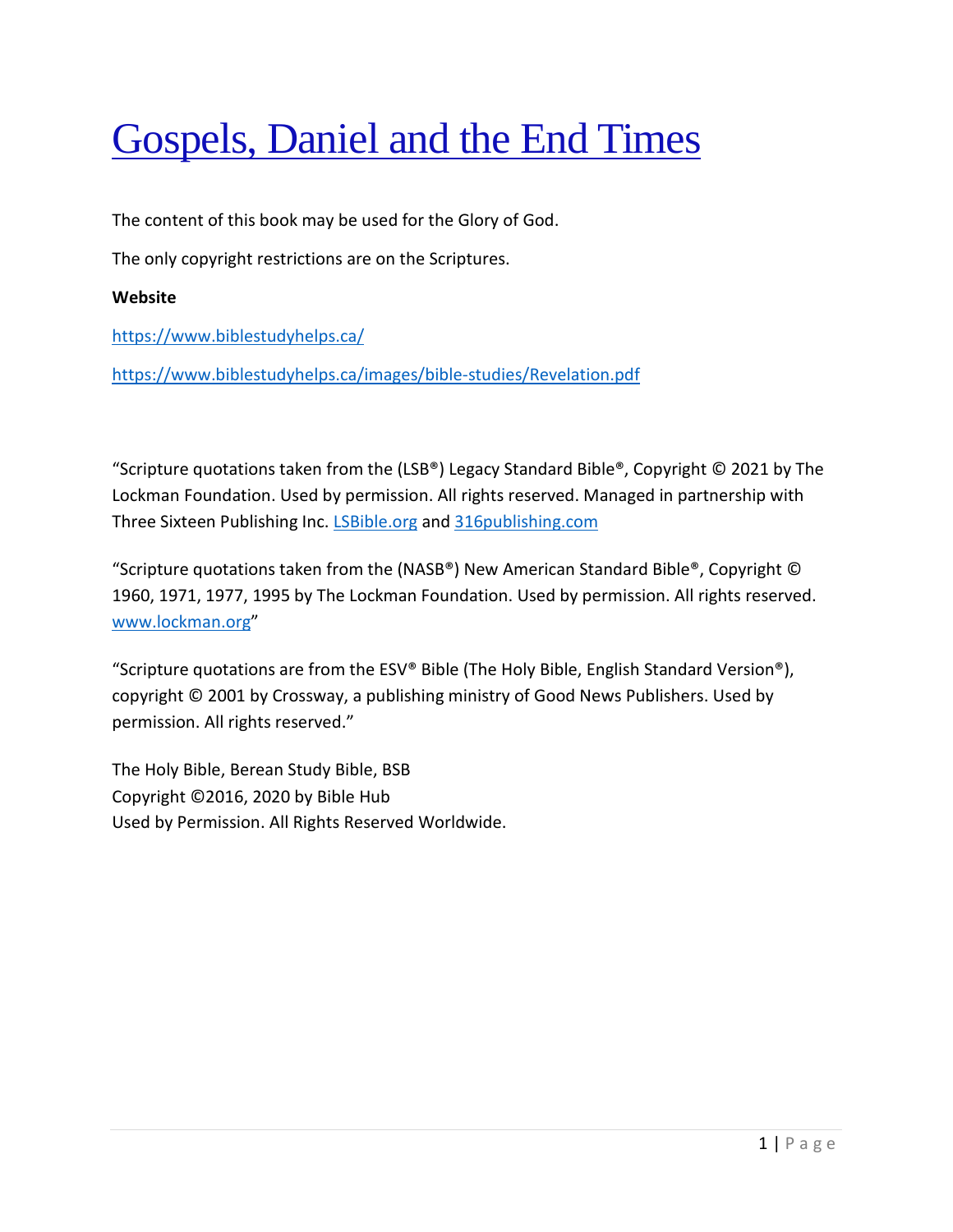# Contents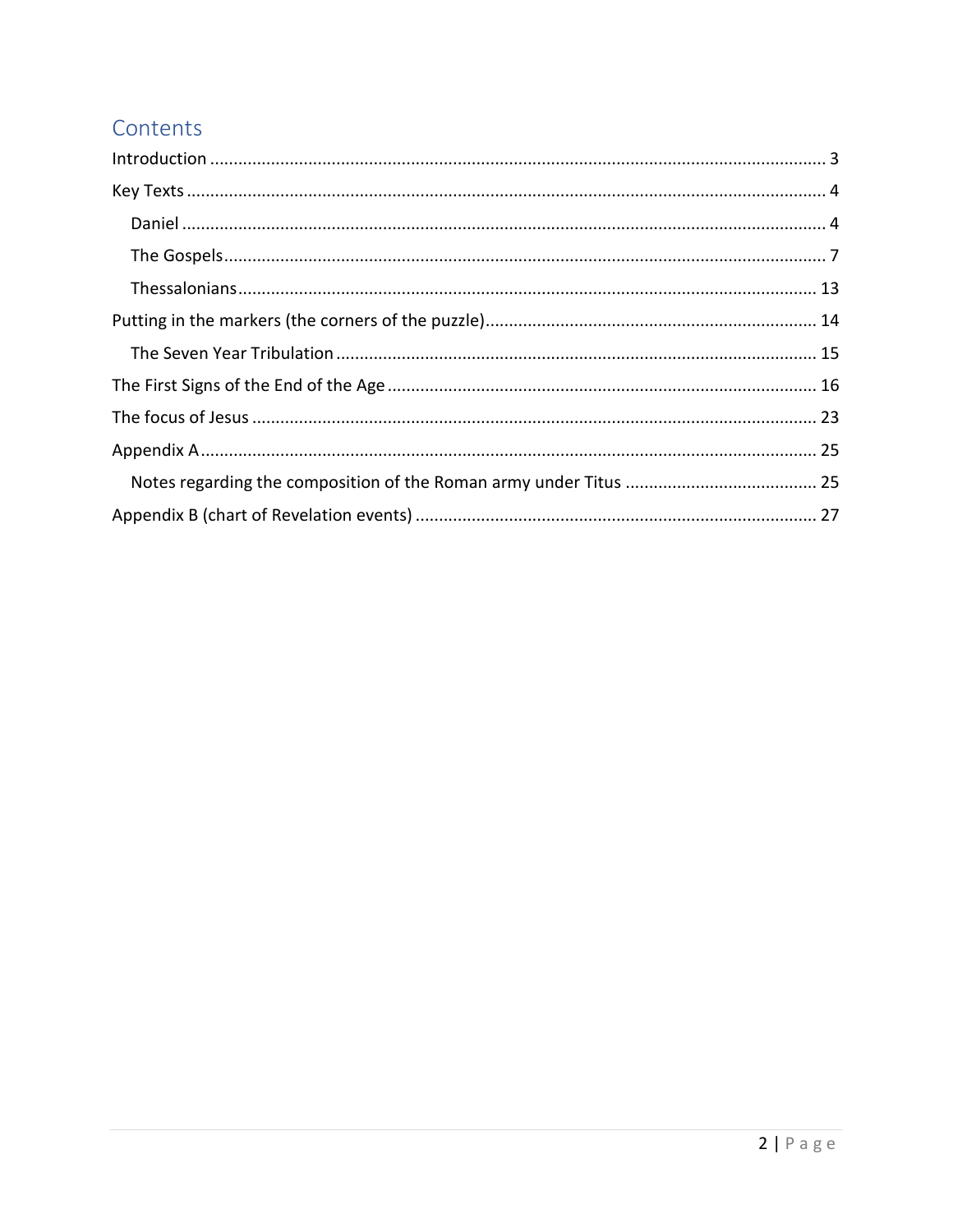## <span id="page-2-0"></span>**Introduction**

With the variety of views relating to the end times and whether they are literal or spiritual, it seems good to look at what Scripture actually says. One very useful technique is to eliminate options that cannot be true based on the text. This study will be a very brief one and seek to establish the framework for all prophetic passages related to the end times. For the book of Revelation itself, see this [article.](https://www.biblestudyhelps.ca/images/bible-studies/Revelation.pdf)

Daniel is told:

*"Go your way, Daniel, for these words are concealed and sealed up until the end time. "Many will be purged, purified and refined, but the wicked will act wickedly; and none of the wicked will understand, but those who have insight will understand.* (Dan. 12:9–10 NAS95)

A principle that is established by this is that the wicked (unbelievers) will not understand the prophecies, but only those that have insight will understand.

We need to establish some historical events. Daniel, one of the exiles of Judah prophesied in the first year of Darius (about 538 BC). Antiochus IV Epiphanes desecrated the temple and slew pigs on it in about 167 BC. (1 Mac 1:54, Josephus Antiq. 12:253) Titus destroyed Jerusalem in 70 AD. John, the Apostle wrote the book of Revelation in about 95 AD.

The view that the Apostle John wrote the book of Revelation has been the main view from antiquity and therefore puts the prophecies into the future, i.e. future from 95 AD.

*1 It is said that in this persecution the apostle and evangelist John, who was still alive, was condemned to dwell on the island of Patmos in consequence of his testimony to the divine word. 2 Irenaeus, in the fifth book of his work Against Heresies, where he discusses the number of the name of Antichrist which is given in the so-called Apocalypse of John, speaks as follows concerning him: 3 "If it were necessary for his name to be proclaimed openly at the present time, it would have been declared by him who saw the revelation. For it was seen not long ago, but almost in our own generation, at the end of the reign of Domitian*."[1](#page-2-1) (Also Irenaeus V.XXX.1-3)

*External evidence for the earlier (Neronian) date is almost nonexistent*. [2](#page-2-2)

This, as well as the text of Daniel, the Gospels, Revelation and recorded history rules out associating the end times events with the reign of Nero or Titus. Additionally, the decline of the

<span id="page-2-1"></span><sup>1</sup>Philip Schaff and Henry Wace, eds. *Eusebius Pamphilus: Church History, Life of Constantine, & Oration in Praise of Constantine*. vol. I of A Select Library of the Nicene and Post-Nicene Fathers of the Christian Church, Second Series. Accordance electronic ed. (New York: Christian Literature Publishing, 1890), paragraph 1515.

<span id="page-2-2"></span><sup>2</sup>John MacArthur, *Revelation 1–11*, The MacArthur New Testament Commentary. Accordance electronic ed. (Chicago: Moody Press, 1999), 7.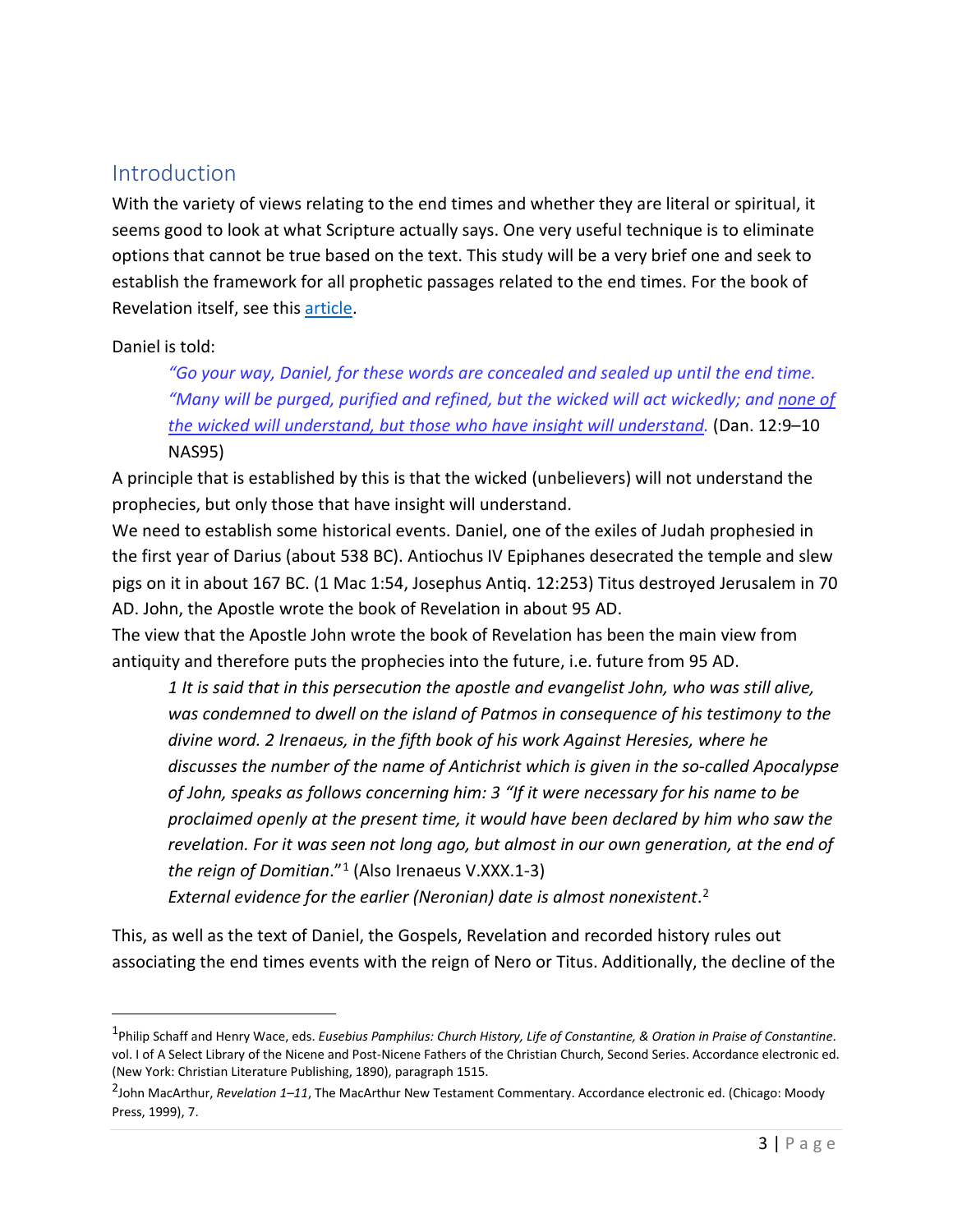Churches mentioned in Revelation and the likelihood that the Church at Smyrna was not founded until after Paul's Death adds to the evidence.<sup>[3](#page-3-2)</sup> Some of the prophecies were fulfilled in the destruction of Jerusalem. As we compare the Gospel accounts of the discussion that Jesus had with His disciples, we can see that not everything that was said by Jesus is recorded. It is safe to assume that more was actually said, but this was all that God wanted us to have. Looking at the various texts and prophecies is somewhat like assembling a jigsaw puzzle. You start with doing the corners so that you have some reference points and then see what fits. As you continue to assemble the puzzle, you get a clearer picture and there are less pieces to place. This process helps to put demarcation points in place so that we can eliminate certain possibilities.

## <span id="page-3-0"></span>Key Texts

#### <span id="page-3-1"></span>Daniel

The dream of Nebuchadnezzar found in Daniel 2:1-45 refers to the kingdoms of Babylon, the Medes and Persians, the Greeks and then the Romans. The stone that struck the statue is the kingdom established by Jesus. His kingdom will endure forever. This kingdom that arose from the stone that struck the statue cannot be the second coming of Christ, according to the text, it has to be the first coming. Note the interpretation in Dan 2:36-45, Nebuchadnezzar is the head of gold, which is the Babylonian empire. The second kingdom refers to the Medes and Persians. The third refers to that of the Greeks and the fourth to the Roman empire. Note specifically the following verse related to the Roman empire. It is in the "days of those kings".

*"In the days of those kings the God of heaven will set up a kingdom which will never be destroyed, and that kingdom will not be left for another people; it will crush and put an end to all these kingdoms, but it will itself endure forever.* (Dan. 2:44 NAS95)

*"And as you go, preach, saying, 'The kingdom of heaven is at hand.' (Matt. 10:7 NAS95)*

*"From the days of John the Baptist until now the kingdom of heaven suffers violence, and violent men take it by force. (Matt. 11:12 NAS95)*

*Jesus answered, "My kingdom is not of this world. If My kingdom were of this world, then My servants would be fighting so that I would not be handed over to the Jews; but as it is, My kingdom is not of this realm."* (John 18:36 NAS95)

The vision of the four beasts in Daniel 7:1-28. The first three beasts have already passed, but the fourth one is placed into the end times.

<span id="page-3-2"></span><sup>3</sup> Donald Guthrie, *New Testament Introduction*. Intervarsity Press (Downers Grove, IL) 1970. 954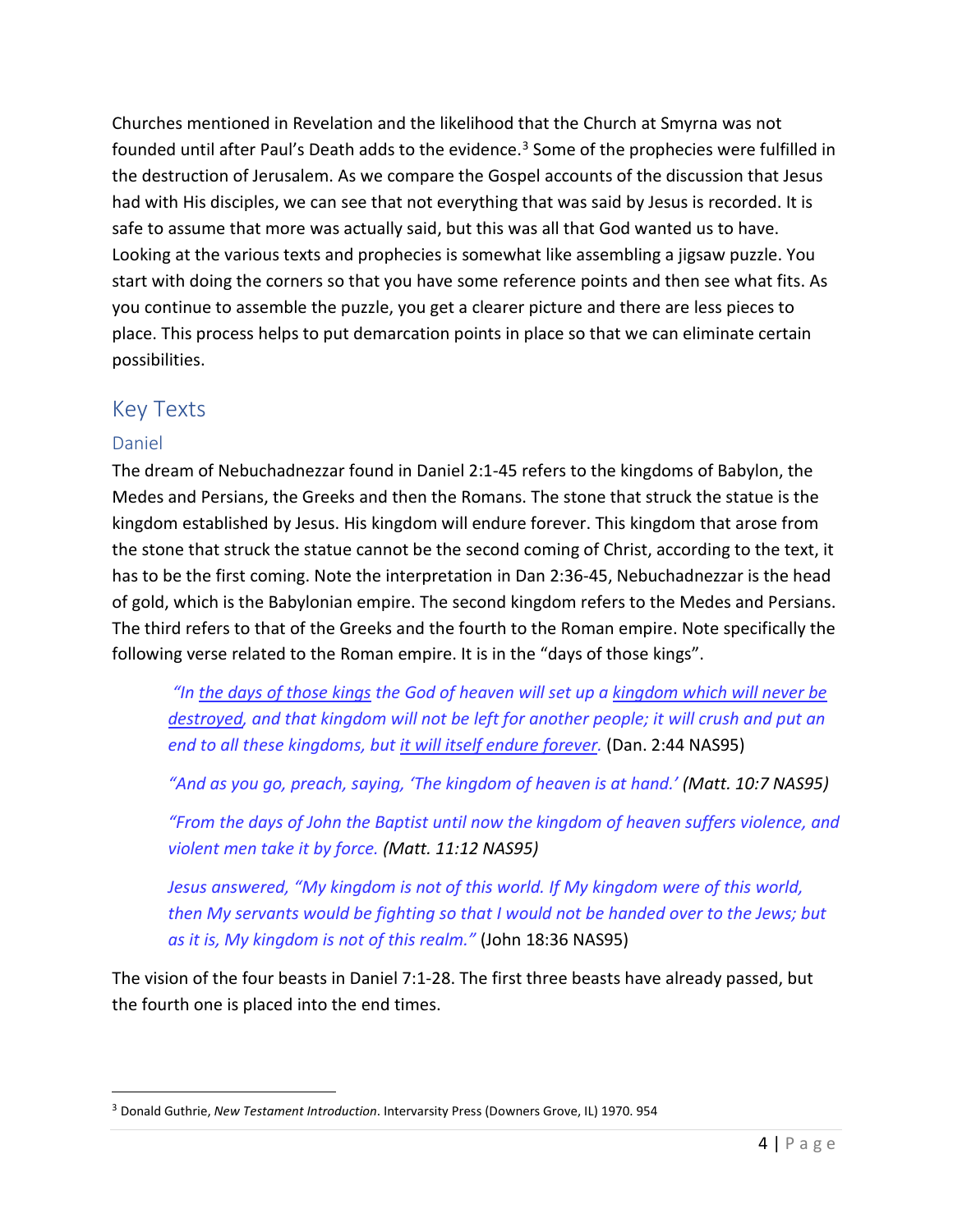*'He will speak out against the Most High and wear down the saints of the Highest One, and he will intend to make alterations in times and in law; and they will be given into his hand for a time, times, and half a time. 'But the court will sit for judgment, and his dominion will be taken away, annihilated and destroyed forever.* (Dan. 7:25–26 NAS95)

The vision in chapter 8:1-26 with the ram and goat refers to the kingdom of the Medes and Persians being defeated by the king of Greece. Dan 8:11-14 refer to the time of Antiochus Epiphanes in the time of the Maccabees.

In Daniel 9:24-27, Gabriel brings the decree for Daniel's people (Israelites). It is important therefore to note that the seventy weeks all refer to the Jews. This is really important when we look at the book of Revelation to determine the start of the seven years. There is a time gap between the 69<sup>th</sup> week and the 70<sup>th</sup> week. Luke refers to this time as the "time of the Gentiles". (Lk 21:24). It would therefore be more proper to refer to the age that we are in as the "time of the Gentiles", rather than the "Church age".

*"Seventy weeks have been decreed for your people and your holy city, to finish the transgression, to make an end of sin, to make atonement for iniquity, to bring in everlasting righteousness, to seal up vision and prophecy and to anoint the most holy place. "So you are to know and discern that from the issuing of a decree to restore and rebuild Jerusalem until Messiah the Prince there will be seven weeks and sixty-two weeks; it will be built again, with plaza and moat, even in times of distress. "Then after the sixty-two weeks the Messiah will be cut off and have nothing, and the people of the prince who is to come will destroy the city and the sanctuary. And its end will come with a flood; even to the end there will be war; desolations are determined. "And he will make a firm covenant with the many for one week, but in the middle of the week he will put a stop to sacrifice and grain offering; and on the wing of abominations will come one who makes desolate, even until a complete destruction, one that is decreed, is poured out on the one who makes desolate."* (Dan. 9:24–27 NAS95)

The vision of Daniel 10:1-11:35 refers to the time of the Medes and Persians and then the Greek kingdoms to the time of Antiochus Epiphanes.<sup>[4](#page-4-0)</sup> There is a shift at this point to looking at the end times.

*"Some of those who have insight will fall, in order to refine, purge and make them pure until the end time; because it is still to come at the appointed time.* (Dan. 11:35 NAS95)

In verse 40, it is made really clear that the focus is now on the end times.

<span id="page-4-0"></span><sup>4</sup> A good description of the history regarding this time is in the New American Commentary by Stephen Miller.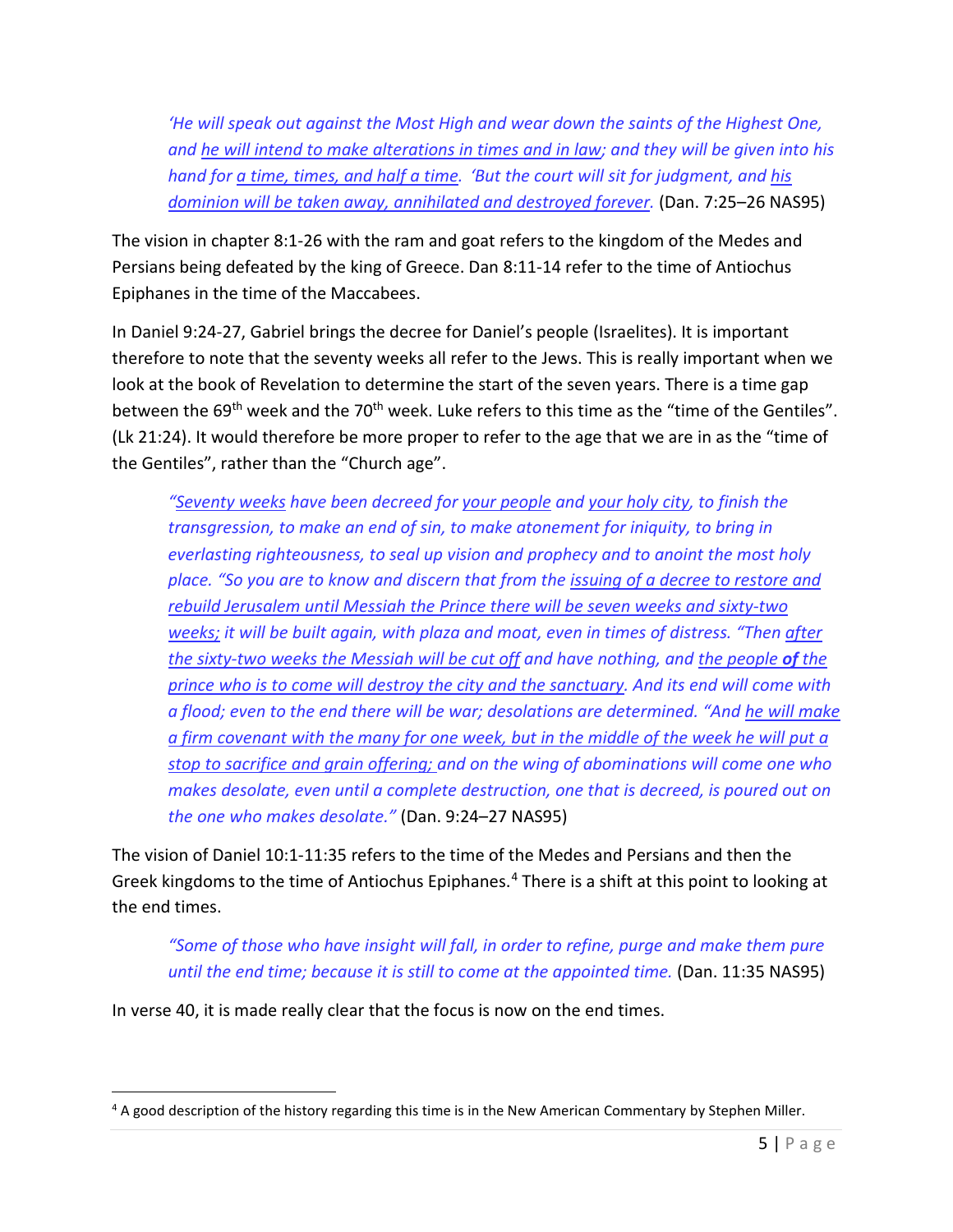*"At the end time the king of the South will collide with him, and the king of the North will storm against him with chariots, with horsemen and with many ships; and he will enter countries, overflow them and pass through*. (Dan. 11:40 NAS95)

*"Now at that time Michael, the great prince who stands guard over the sons of your people, will arise. And there will be a time of distress such as never occurred since there was a nation until that time; and at that time your people, everyone who is found written in the book, will be rescued. "Many of those who sleep in the dust of the ground will awake, these to everlasting life, but the others to disgrace and everlasting contempt.* (Dan. 12:1–2 NAS95)

*"But as for you, Daniel, conceal these words and seal up the book until the end of time; many will go back and forth, and knowledge will increase."* (Dan. 12:4 NAS95)

*And one said to the man dressed in linen, who was above the waters of the river, "How long will it be until the end of these wonders?" I heard the man dressed in linen, who was above the waters of the river, as he raised his right hand and his left toward heaven, and swore by Him who lives forever that it would be for a time, times, and half a time; and as soon as they finish shattering the power of the holy people, all these events will be completed.* (Dan. 12:6–7 NAS95)

*"From the time that the regular sacrifice is abolished and the abomination of desolation is set up, there will be 1,290 days. "How blessed is he who keeps waiting and attains to the 1,335 days!* (Dan. 12:11–12 NAS95)

"But as for you, go *your way* to the end; then you will enter into rest and rise *again* for your allotted portion at the end of the age." (Dan. 12:13 NAS95)

Let's examine the texts to establish some key points. The seventy weeks references seventy sabbatical cycles. A sabbatical cycle is seven years. The first seven weeks therefore is seven sabbatical year cycles to form one Jubilee cycle. Thus, we have 69 weeks = 483 years from the issuing of the decree to rebuild Jerusalem to the Messiah. (This by itself would rule out the time of the Maccabees).

*To any ancient Jew, the "weeks" of Daniel 9:25, which were periods of seven years, would immediately bring to mind the sabbatical year cycles the LORD established in Exodus 23:10–11 and Leviticus* 25.[5](#page-5-0)

A number of other items from Daniel's prophecy also do not fit with trying to put the "abomination of desolation" from Daniel 9:27 into the time of the Maccabees. First, the

<span id="page-5-0"></span><sup>5</sup> Rick Lanser[, https://biblearchaeology.org/abr-projects-main/the-daniel-9-24-27-project-2/4589-the-going-forth](https://biblearchaeology.org/abr-projects-main/the-daniel-9-24-27-project-2/4589-the-going-forth-of-artaxerxes-decree-part1)[of-artaxerxes-decree-part1](https://biblearchaeology.org/abr-projects-main/the-daniel-9-24-27-project-2/4589-the-going-forth-of-artaxerxes-decree-part1)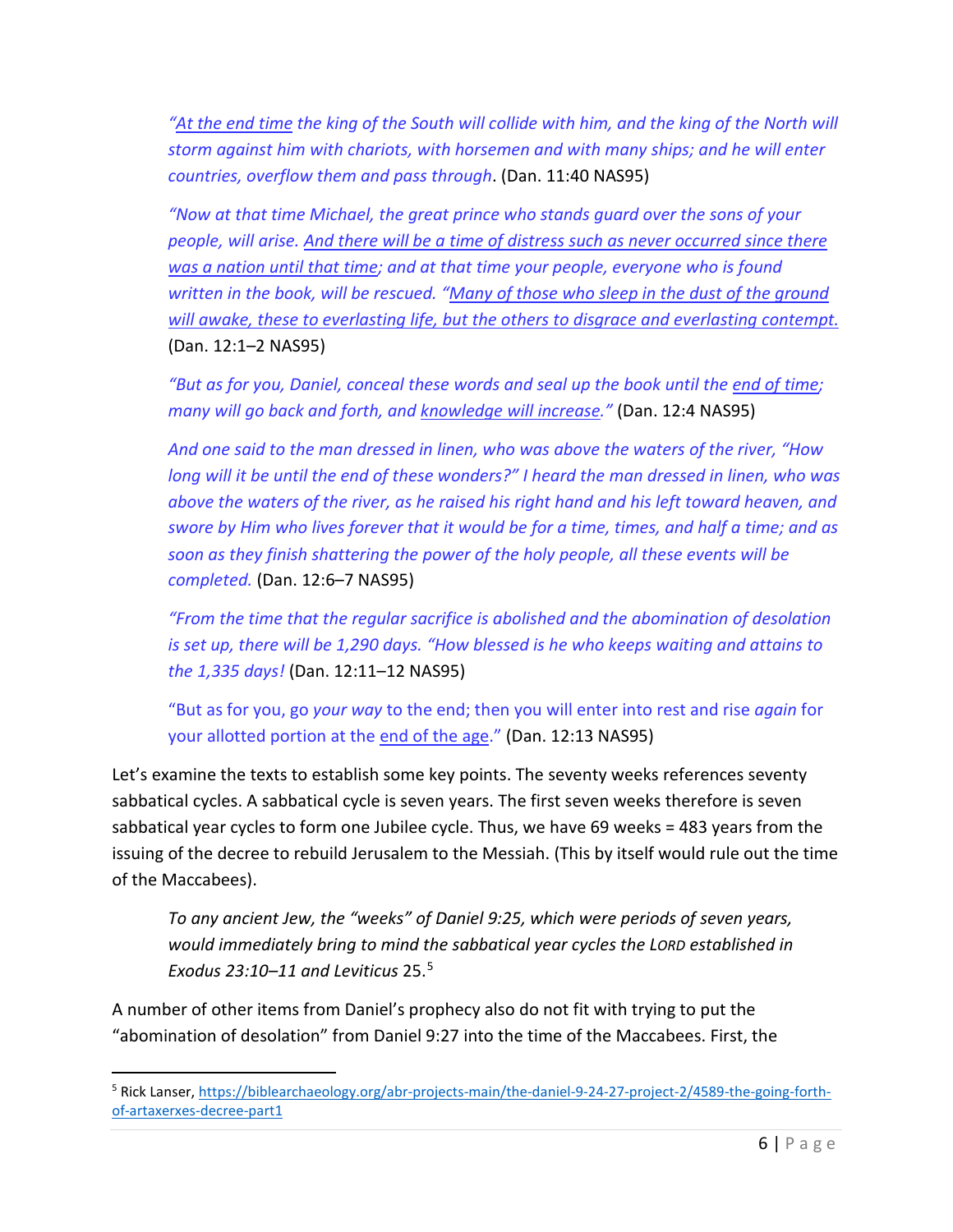Messiah comes and is killed. Next you need the city and sanctuary destroyed; This did not happen then. The temple was destroyed previously by Nebuchadnezzar and after it was rebuilt, it was not destroyed until Titus did so in 70 AD. The matter of making a covenant with many (Jews) and after 3 ½ years, when the "abomination of desolation" comes, does not fit with either the Maccabees or Titus. Neither can it be said that there was an "increase of knowledge" either in the times of the Maccabees or the time of the destruction of Jerusalem. So, the time of the Maccabees is ruled out as is the time of Titus.

The 483 years coincides with the coming of Jesus the Messiah. After the 62 weeks, the Messiah is cut off. So sometime after the arrival of the Messiah, He is killed. The next phrase is interesting and must be examined carefully. It is not the prince who is to come, but rather the people **of** the prince. So, who are these people of the prince who are to destroy the temple and Jerusalem after the Messiah is killed? History records that it was the Roman legions along with their auxiliaries that destroyed Jerusalem. While many assume that because it was Titus and the "Roman" legions that destroyed Jerusalem, that the ruler must come from a revived Roman empire. The fact is though that most of the soldiers in these legions and their auxiliary units were from the surrounding area. (See appendix A for citations) In light of this, it is most likely that the prince will be from the Middle East. This lines up with the book of Revelation where the armies come from the East and Babylon is mentioned, essentially, as the seat of power of this kingdom. The destruction by Titus in 70 AD also does not line up with Daniel's prophecy. The Messiah had come and was killed, but Titus never made a covenant with the Jews that were in Jerusalem because the Jews refused.

#### <span id="page-6-0"></span>The Gospels

The main sections are in Matthew 24:1 – 25:46, Mark 13:1 – 37, Luke 17:22-36, 21:5 – 36. The setting is just prior to his death and resurrection. The first passage from Luke is just prior to them going to Jerusalem. The rest are when Jesus and the disciples are walking in the temple area, the disciples point out the wonderful buildings, beautiful stones and dedicated gifts and proceed to the Mount of Olives. Jesus tells them that not one of these stones (of the temple buildings) will be left upon each other. The following is the account of this conversation and is a compilation of the synoptic Gospels in order to get the most complete information. Note that Jesus does not present everything in a chronological order. At one point He specifically says that "before these things", "this will happen".

This first passage is set at the end of time.

*And He said to the disciples, "The days will come when you will long to see one of the days of the Son of Man, and you will not see it. "They will say to you, 'Look there! Look here!' Do not go away, and do not run after them. "For just like the lightning, when it flashes out of one part of the sky, shines to the other part of the sky, so will the Son of*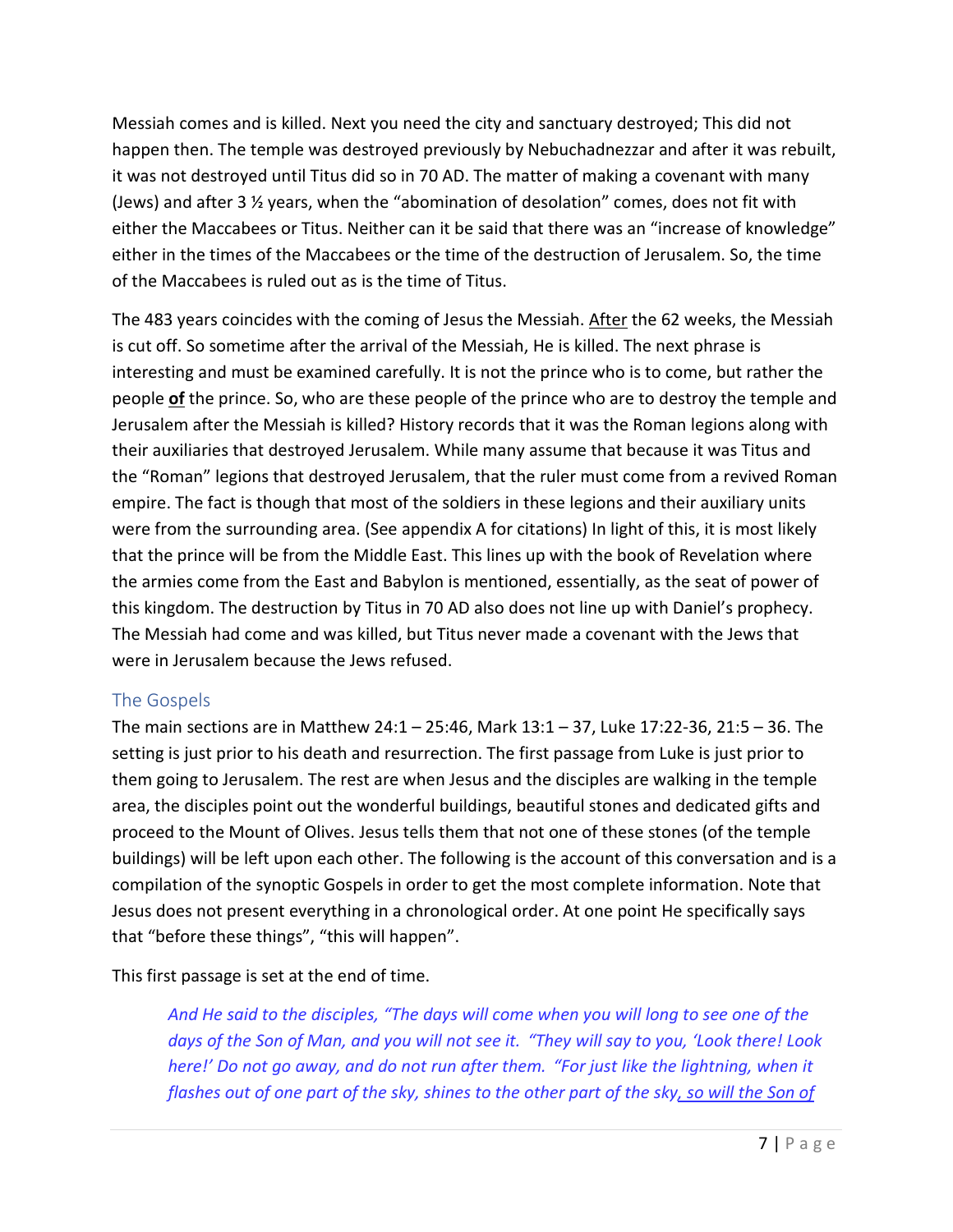*Man be in His day. "But first He must suffer many things and be rejected by this generation. "And just as it happened in the days of Noah, so it will be also in the days of the Son of Man: they were eating, they were drinking, they were marrying, they were being given in marriage, until the day that Noah entered the ark, and the flood came and destroyed them all. "It was the same as happened in the days of Lot: they were eating, they were drinking, they were buying, they were selling, they were planting, they were building; but on the day that Lot went out from Sodom it rained fire and brimstone from heaven and destroyed them all. "It will be just the same on the day that the Son of Man is revealed. "On that day, the one who is on the housetop and whose goods are in the house must not go down to take them out; and likewise the one who is in the field must not turn back. "Remember Lot's wife. "Whoever seeks to keep his life will lose it, and whoever loses his life will preserve it. "I tell you, on that night there will be two in one bed; one will be taken and the other will be left. "There will be two women grinding at the same place; one will be taken and the other will be left. ["Two men will be in the field; one will be taken and the other will be left."] And answering they said to Him, "Where, Lord?" And He said to them, "Where the body is, there also the vultures will be gathered."* (Luke 17:22–37 NAS95) Note that the last part of the last verse is similar to Matt 24:28 which is also placed at the end times.

*And as He was going out of the temple, one of His disciples said to Him, "Teacher, behold what wonderful stones and what wonderful buildings!" And Jesus said to him, "Do you see these great buildings? Not one stone will be left upon another which will not be torn down."*

*And as He was sitting on the Mount of Olives opposite the temple, Peter and James and John and Andrew were questioning Him privately,* (Mark 13:1–3 LSB)

*"Tell us, when will these things happen, and what will be the sign of Your coming and of the end of the age?"* (Matt 24:3 LSB)

*And Jesus answered and said to them, "See to it that no one deceives you. "For many will come in My name, saying, 'I am the Christ,' and will deceive many.* (Matt. 24:4–5 LSB)

*"And when you hear of wars and disturbances, do not be terrified; for these things must take place first, but the end does not follow immediately."* (Luke 21:9 LSB)

*"For nation will rise against nation, and kingdom against kingdom, and in various places there will be famines and earthquakes. "But all these things are merely the beginning of birth pains.* (Matt. 24:7–8 LSB)

Here is a time marker. The following occurs prior to what was just said.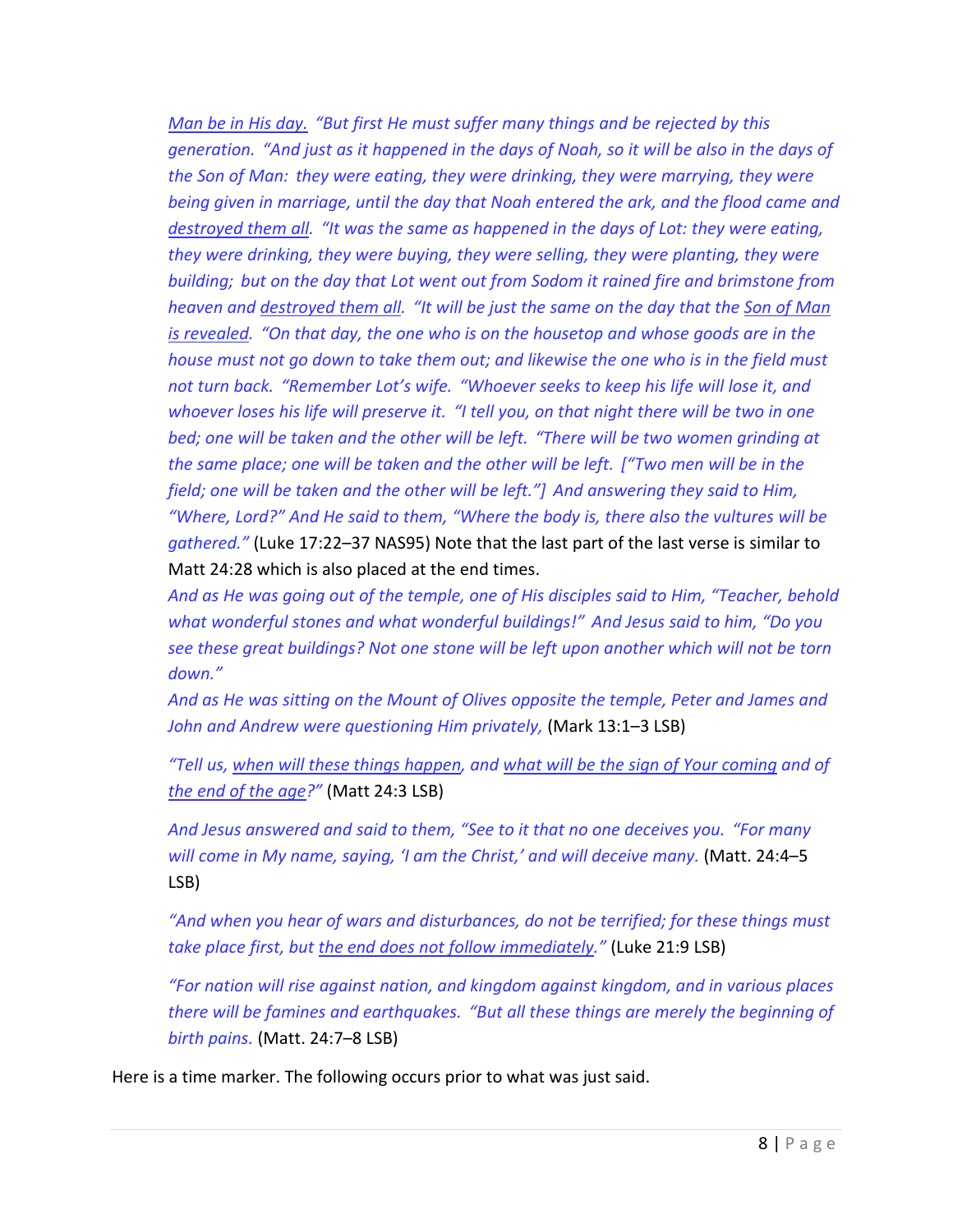*"But before all these things, they will lay their hands on you and will persecute you, delivering you to the synagogues and prisons, bringing you before kings and governors for My name's sake. "It will result in an opportunity for your testimony.* (Luke 21:12–13 LSB)

*"The gospel must first be preached to all the nations.* (Mark 13:10 NAS95)

The following verse again takes a break from the chronology and is a general statement.

*"And when they lead you away, delivering you up, do not worry beforehand about what you are to say, but say whatever is given to you in that hour; for it is not you who speak, but it is the Holy Spirit.* (Mark 13:11 LSB)

*"At that time many will fall away and will betray one another and hate one another.* (Matt. 24:10 NAS95)

*"Brother will betray brother to death, and a father his child; and children will rise up against parents and have them put to death.* (Mark 13:12 NAS95)

*"Many false prophets will arise and will mislead many. (*Matt. 24:11 NAS95)

*"Because lawlessness is increased, most people's love will grow cold*. (Matt. 24:12 NAS95)

"You will be hated by all because of My name, but the one who endures to the end, he will be saved. (Mark 13:13 NAS95)

The following is a somewhat separate statement again. The indicator as to the time frame is "when you see Jerusalem surrounded by armies". That puts this set of verses into the time frame of the destruction of Jerusalem by Titus in 70 AD. Note that verses 23 and 24 describe what happened and especially noteworthy is that Jerusalem will be trampled on by the Gentiles until the times of the Gentiles are fulfilled. This is frequently referred to as the "Church age", but Scripture calls it the "time of the Gentiles". The following passage in Luke, therefore, cannot refer to the end times.

*"But when you see Jerusalem surrounded by armies, then recognize that her desolation is near. "Then those who are in Judea must flee to the mountains, and those who are in the midst of the city must leave, and those who are in the country must not enter the city; because these are days of vengeance, so that all things which are written will be fulfilled.* (Luke 21:20–22 NAS95)

*"Woe to those who are pregnant and to those who are nursing babies in those days; for there will be great distress upon the land and wrath to this people; and they will fall by the edge of the sword, and will be led captive into all the nations; and Jerusalem will be*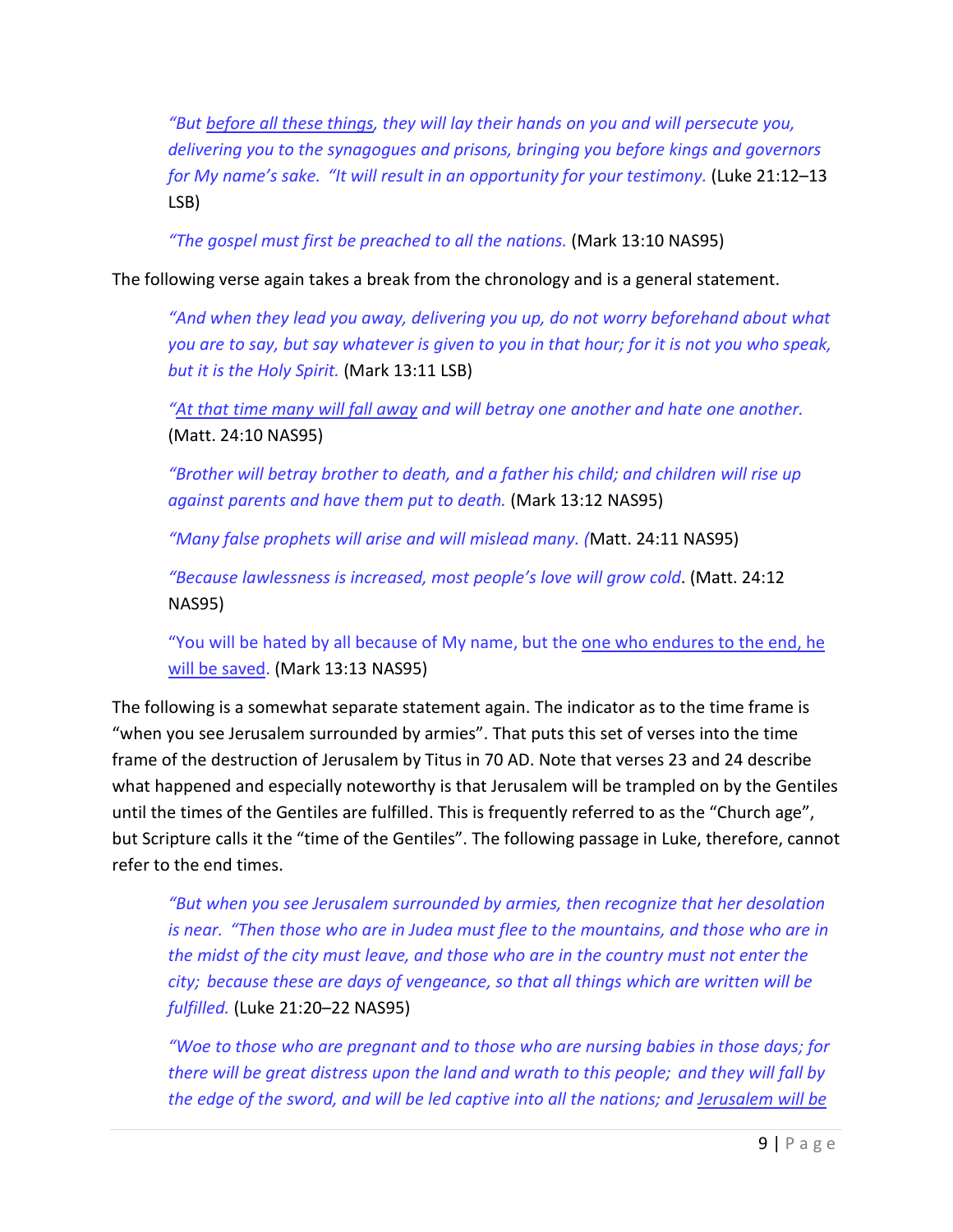## *trampled under foot by the Gentiles until the times of the Gentiles are fulfilled.* (Luke 21:23–24 NAS95)

We now come to another event to look at and determine its time frame. This section is set after the gospel has been preached to all nations. This places it towards the end or after the time of the Gentiles. Frequently, the previous passage in Luke is confused with the following one that is recorded in Matthew and Mark. The text makes a distinction in the time that each applies to. Luke's marker is that Jerusalem is surrounded by armies, (Titus in 70 AD), Matthew and Mark put this in the context of "the end" and the marker is the "abomination of desolation" in the temple. These are therefore two different events that Jesus talked about and should not be confused. Another indicator that these are different events, is that in the Matthew and Mark accounts, it refers to a "a great tribulation, such as has not occurred since the beginning of the world until now, nor ever will". This cannot refer to the destruction of Jerusalem by Titus in 70 AD, even though it was a horrific time, since that type of tribulation has occurred previously and the end times will see a greater tribulation. It is also at this time that Jesus returns and gathers the elect, which again does not fit for 70 AD. The great signs and wonders that Jesus talks about have not happened either.

*"This gospel of the kingdom shall be preached in the whole world as a testimony to all the nations, and then the end will come.* (Matt. 24:14 NAS95)

*"Therefore when you see the ABOMINATION OF DESOLATION which was spoken of through Daniel the prophet, standing in the holy place (let the reader understand), then those who are in Judea must flee to the mountains. "Whoever is on the housetop must not go down to get the things out that are in his house. "Whoever is in the field must not turn back to get his cloak. "But woe to those who are pregnant and to those who are nursing babies in those days! "But pray that your flight will not be in the winter, or on a Sabbath. "For then there will be a great tribulation, such as has not occurred since the beginning of the world until now, nor ever will. "Unless those days had been cut short, no life would have been saved; but for the sake of the elect those days will be cut short.* (Matt. 24:15–22 NAS95)

*"Then if anyone says to you, 'Behold, here is the Christ,' or 'There He is,' do not believe him. "For false christs and false prophets will arise and will show great signs and wonders, so as to deceive, if possible, even the elect. "Behold, I have told you in advance. "Therefore, if they say to you, 'Behold, He is in the wilderness,' do not go out, or, 'Behold, He is in the inner rooms,' do not believe them. "For just as the lightning comes from the east and appears even to the west, so will the coming of the Son of Man be.* (Matt. 24:23–27 LSB)

*"But as for you, see! I have told you everything in advance.* (Mark 13:23 LSB)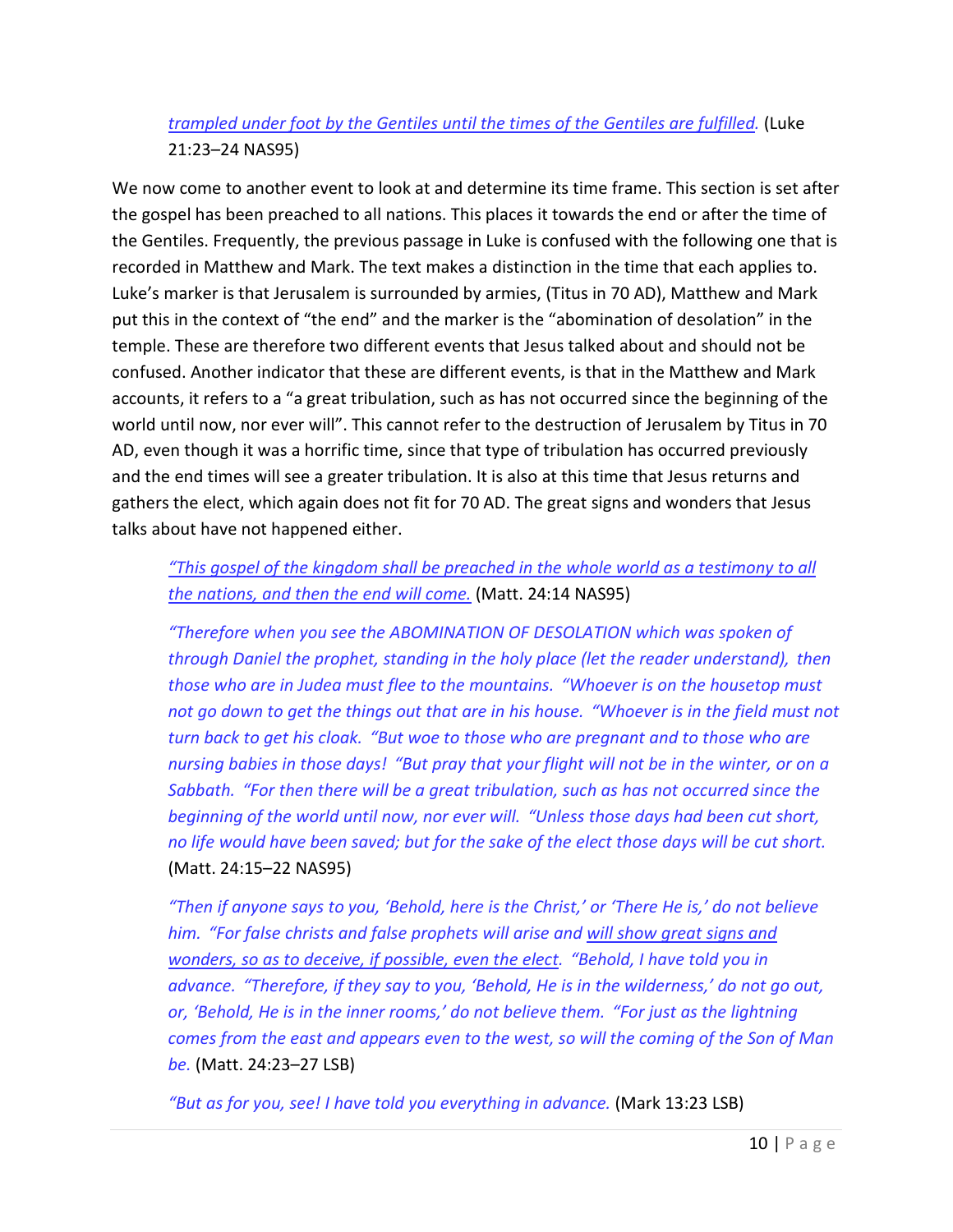"But immediately after the tribulation of those days THE SUN WILL BE DARKENED, AND THE MOON WILL NOT GIVE ITS LIGHT, AND THE STARS WILL FALL from the sky, and the powers of the heavens will be shaken. "And then the sign of the Son of Man will appear in the sky, and then all the tribes of the earth will mourn, and they will see the SON OF MAN COMING ON THE CLOUDS OF THE SKY with power and great glory. (Matt. 24:29–30 LSB)

*"And there will be signs in sun and moon and stars, and on the earth anguish among nations, in perplexity at the roaring of the sea and the waves, men fainting from fear and the expectation of the things which are coming upon the world; for the powers of the heavens will be shaken.* (Luke 21:25–26 LSB)

*"And then He will send forth the angels, and will gather together His elect from the four winds, from the farthest end of the earth to the farthest end of heaven.* (Mark 13:27 LSB)

*"But when these things begin to take place, straighten up and lift up your heads, because your redemption is drawing near."* (Luke 21:28 LSB)

After this, Jesus tells the parable of the fig tree.

*Now learn this lesson from the fig tree: As soon as its branches become tender and sprout leaves, you know that summer is near. So also, when you see all these things, you will know that He is near, right at the door. Truly I tell you, this generation will not pass away until all these things have happened. Heaven and earth will pass away, but My words will never pass away.* (Matt. 24:32–35 BEREAN)

Jesus goes on to warn them to keep watch and be faithful. Note the parallel with Noah. All will be swept away.

*No one knows about that day or hour, not even the angels in heaven, nor the Son, but only the Father. As it was in the days of Noah, so will it be at the coming of the Son of Man. For in the days before the flood, people were eating and drinking, marrying and giving in marriage, up to the day Noah entered the ark. And they were oblivious, until the flood came and swept them all away. So will it be at the coming of the Son of Man.* (Matt. 24:36–39 BEREAN)

*But watch yourselves, or your hearts will be weighed down by dissipation, drunkenness, and the worries of life—and that day will spring upon you suddenly like a snare. For it will come upon all who dwell on the face of all the earth. So keep watch at all times, and pray that you may have the strength to escape all that is about to happen and to stand before the Son of Man."* (Luke 21:34–36 BEREAN)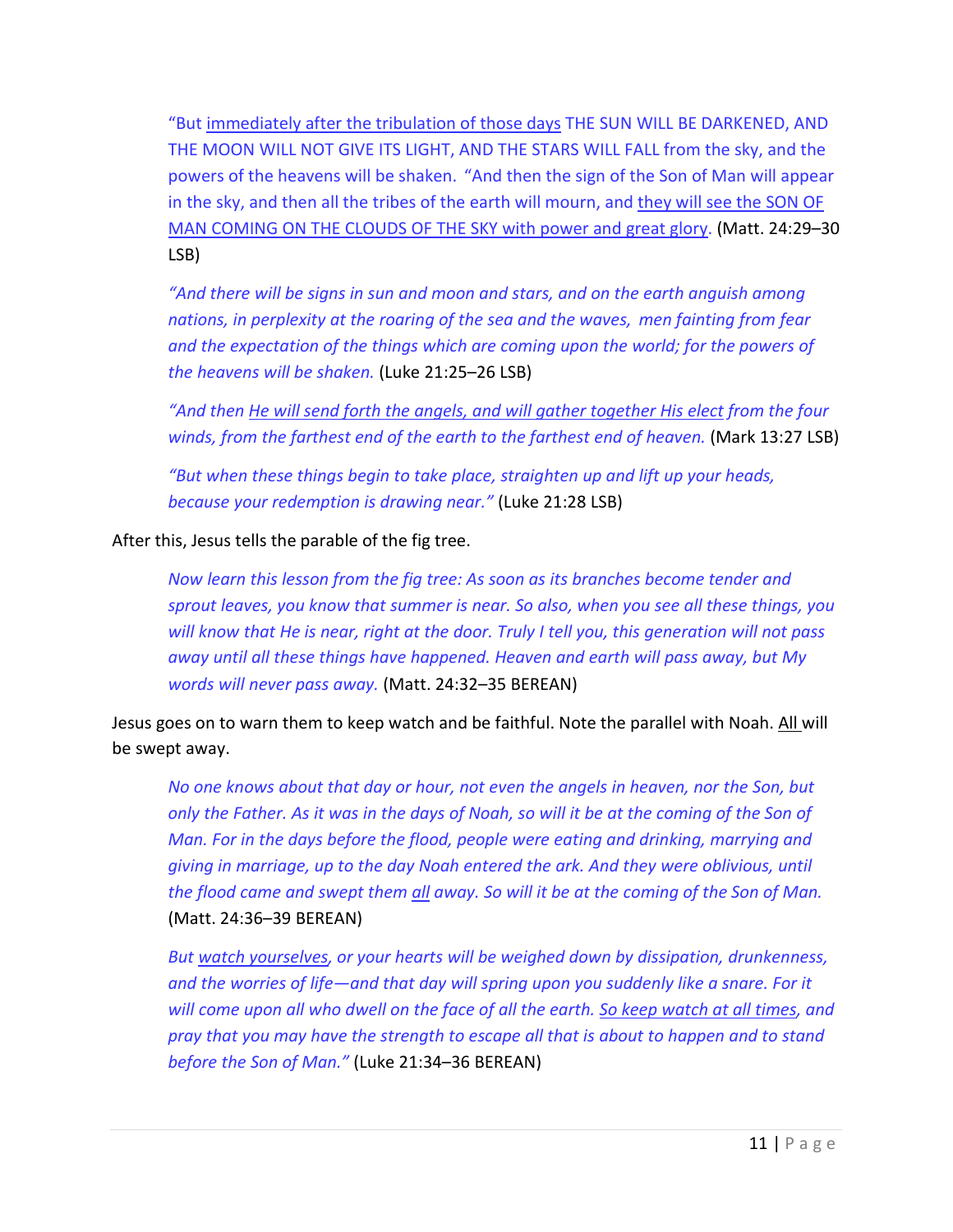*Therefore keep watch, because you do not know the day on which your Lord will come. But understand this: If the homeowner had known in which watch of the night the thief was coming, he would have kept watch and would not have let his house be broken into. For this reason, you also must be ready, because the Son of Man will come at an hour you do not expect. Who then is the faithful and wise servant, whom the master has put in charge of his household, to give the others their food at the proper time? Blessed is that servant whose master finds him doing so when he returns. Truly I tell you, he will put him in charge of all his possessions. (Matt. 24:42–47 BEREAN)*

Jesus reinforces this with the parable of the ten virgins. The whole point being to prepare and be ready.

*But while they were on their way to buy it, the bridegroom arrived. Those who were ready went in with him to the wedding banquet, and the door was shut.* (Matt. 25:10 BEREAN)

*"Be on the alert then, for you do not know the day nor the hour.* (Matt. 25:13 NAS95)

Jesus then tells of the parable of the talents. The point of this one is to be faithful in doing the task that is assigned to each one. The one that was not faithful is rejected.

*His master said to him, 'Well done, good and faithful servant. You have been faithful over a little; I will set you over much. Enter into the joy of your master.'* (Matt. 25:21 ESV)

*And cast the worthless servant into the outer darkness. In that place there will be weeping and gnashing of teeth.'* (Matt. 25:30 ESV)

Jesus then proceeds to talk about the final judgement by comparing people to sheep and goats.

*When the Son of Man comes in His glory, and all the angels with Him, He will sit on His glorious throne. All the nations will be gathered before Him, and He will separate the people one from another, as a shepherd separates the sheep from the goats.* (Matt. 25:31–32 BEREAN)

*Then the King will say to those on His right, 'Come, you who are blessed by My Father, inherit the kingdom prepared for you from the foundation of the world. For I was hungry and you gave Me something to eat, I was thirsty and you gave Me something to drink, I was a stranger and you took Me in, I was naked and you clothed Me, I was sick and you looked after Me, I was in prison and you visited Me.'* (Matt. 25:34–36 BEREAN)

*Then He will say to those on His left, 'Depart from Me, you who are cursed, into the eternal fire prepared for the devil and his angels.* (Matt. 25:41 BEREAN)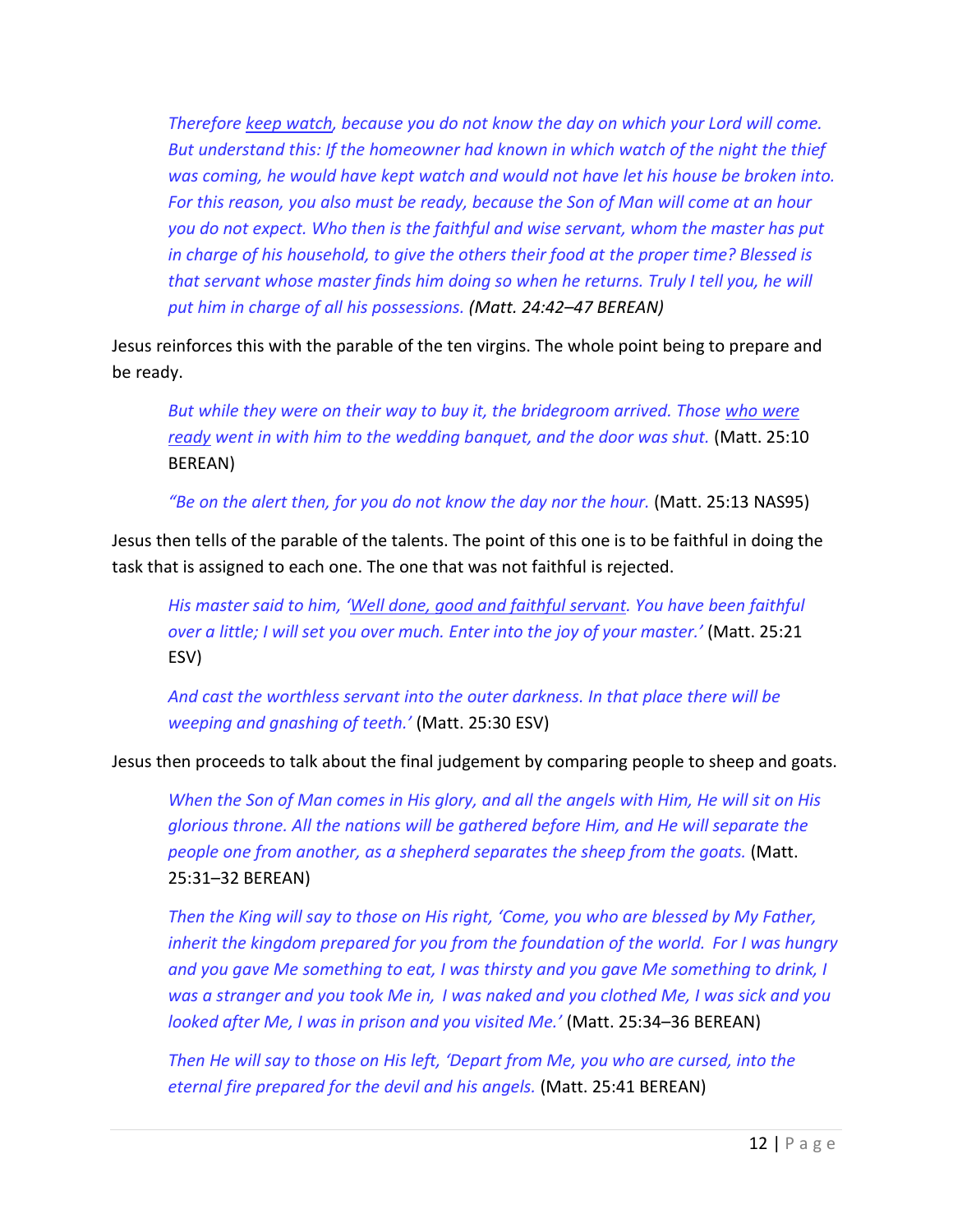*And they will go away into eternal punishment, but the righteous into eternal life."*  (Matt. 25:46 BEREAN)

#### <span id="page-12-0"></span>**Thessalonians**

Paul addresses the issue of the return of Jesus. There are a few points that again will allow us to put some markers in place.

*Now we ask you, brothers, with regard to the coming of our Lord Jesus Christ and our gathering together to Him, that you not be quickly shaken in your mind or be alarmed whether by a spirit or a word or a letter as if from us, to the effect that the day of the*  Lord has come. Let no one in any way deceive you, for it has not come unless the *apostasy comes first, and the man of lawlessness is revealed, the son of destruction, who opposes and exalts himself above every so-called god or object of worship, so that he takes his seat in the sanctuary of God, exhibiting himself as being God. Do you not remember that while I was still with you, I was telling you these things? And you know what restrains him now, so that in his time he will be revealed. For the mystery of lawlessness is already at work; only he who now restrains will do so until he is taken out of the way. And then that lawless one will be revealed—whom the Lord Jesus WILL SLAY WITH THE BREATH OF HIS MOUTH and bring to an end by the appearance of His coming— whose coming is in accord with the working of Satan, with all power and signs and false wonders, and with all the deception of unrighteousness for those who perish, because they did not receive the love of the truth so as to be saved.* (2 Th. 2:1–10 LSB)

The markers are:

- $\triangleright$  The apostasy comes first.
- $\triangleright$  The "man of lawlessness" (this would seem to refer to the beast in Revelation) comes and exalts himself above every "so-called" god.
- $\triangleright$  He takes his seat in the sanctuary.
- $\triangleright$  He will be slain by Jesus.

The take-ways from this are:

 $\triangleright$  There has to be some kind of great apostasy that is different in magnitude from anything that we have seen in history. Apostacy means falling away or rebelling. **apostasía.** Based on apostátēs (politically a "rebel," religiously an "apostate"), this term signifies the state (not the act) of apostasy. Paul is accused of apostasy against the law in Acts 21:21. Eschatological apostasy is the issue in 2 Th. 2:3, either with or prior to the man of lawlessness. Resting on Jewish tradition, this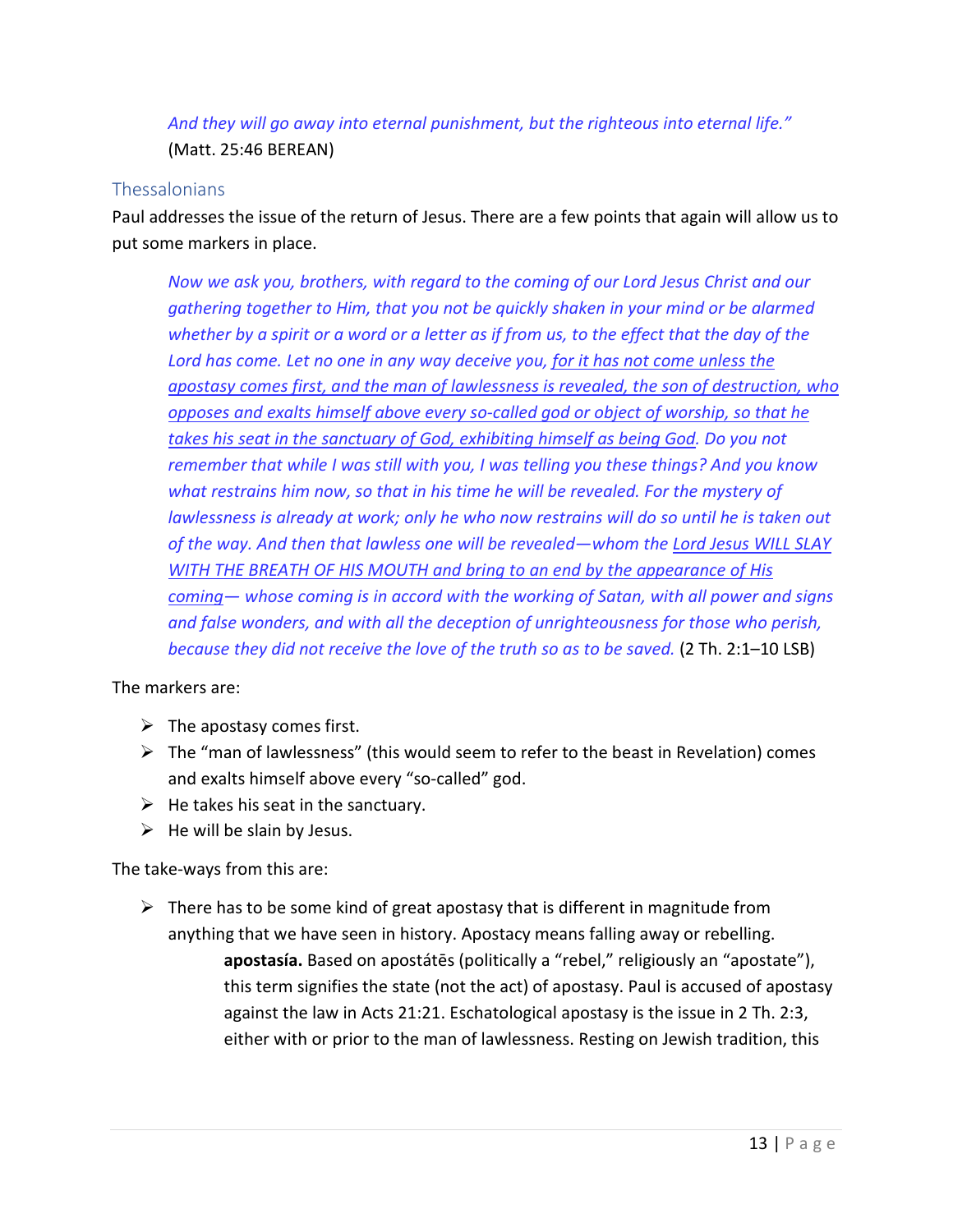will be the decline of Christians into error and sin in the last days (cf. Mt. 24:11–  $12$ ). $^{6}$  $^{6}$  $^{6}$ 

ἀποστασία (*apostasia*). n. **rebellion, apostasy, abandonment.** *Refers to rebelling or abandoning a former authority.*

The Greek word *apostasia* is the source of the English word "apostasy." It is used only twice in the NT. Acts 21:21 reports a rumor that Paul is teaching Jews to abandon (*apostasia*) the teachings of Moses. Second Thessalonians 2:3 foretells a great "falling away" or "rebellion" (*apostasia*) from the Christian faith before the day of Christ.<sup>[7](#page-13-2)</sup>

Jesus talks about this in Matthew as He talks about the end times and quite likely refers to the same event.

*"And at that time many will fall away and will betray one another and hate one another.* (Matt. 24:10 LSB)

- $\triangleright$  Even though many leaders have exalted themselves above all gods, this must be different from that.
- $\triangleright$  In terms of timing, this one is really important. He has to take his seat in the sanctuary of God. This can only take place once the third temple is built. This places it in the future. Since he is going to be slain by Jesus on His return, the timing is at the very end of the age. This puts it squarely into the last years of the tribulation just prior to the return of Jesus and answers the concern of the believers regarding the second coming of Jesus.

# <span id="page-13-0"></span>Putting in the markers (the corners of the puzzle)

It is time to start putting in some events as markers to eliminate those views that cannot be true. This is like starting with the corner pieces of a puzzle. There are only a few and then only the right pieces will fit. So, let's start with the corner and edge pieces.

Daniel places the arrival of Jesus at the proper time. In light of this, any views that put the abomination of desolation prior to Jesus cannot be true. Other items from Daniel's prophecy also do not fit with the historical account at the time of the Maccabees.

The text of Daniel makes it clear that there is a time period between the 69<sup>th</sup> week and the 70<sup>th</sup> week. Daniel has a Jewish context and the 70<sup>th</sup> week is set in a Jewish context with a temple

<span id="page-13-1"></span><sup>6</sup> Gerhard Kittel, Gerhard Friedrich, and Geoffrey William Bromiley, *Theological Dictionary of the New Testament, Abridged in One Volume* (Grand Rapids, MI: W.B. Eerdmans, 1985), 89.

<span id="page-13-2"></span><sup>7</sup> Michael R. Jones, "Apostasy," ed. Douglas Mangum et al., *Lexham Theological Wordbook*, Lexham Bible Reference Series (Bellingham, WA: Lexham Press, 2014).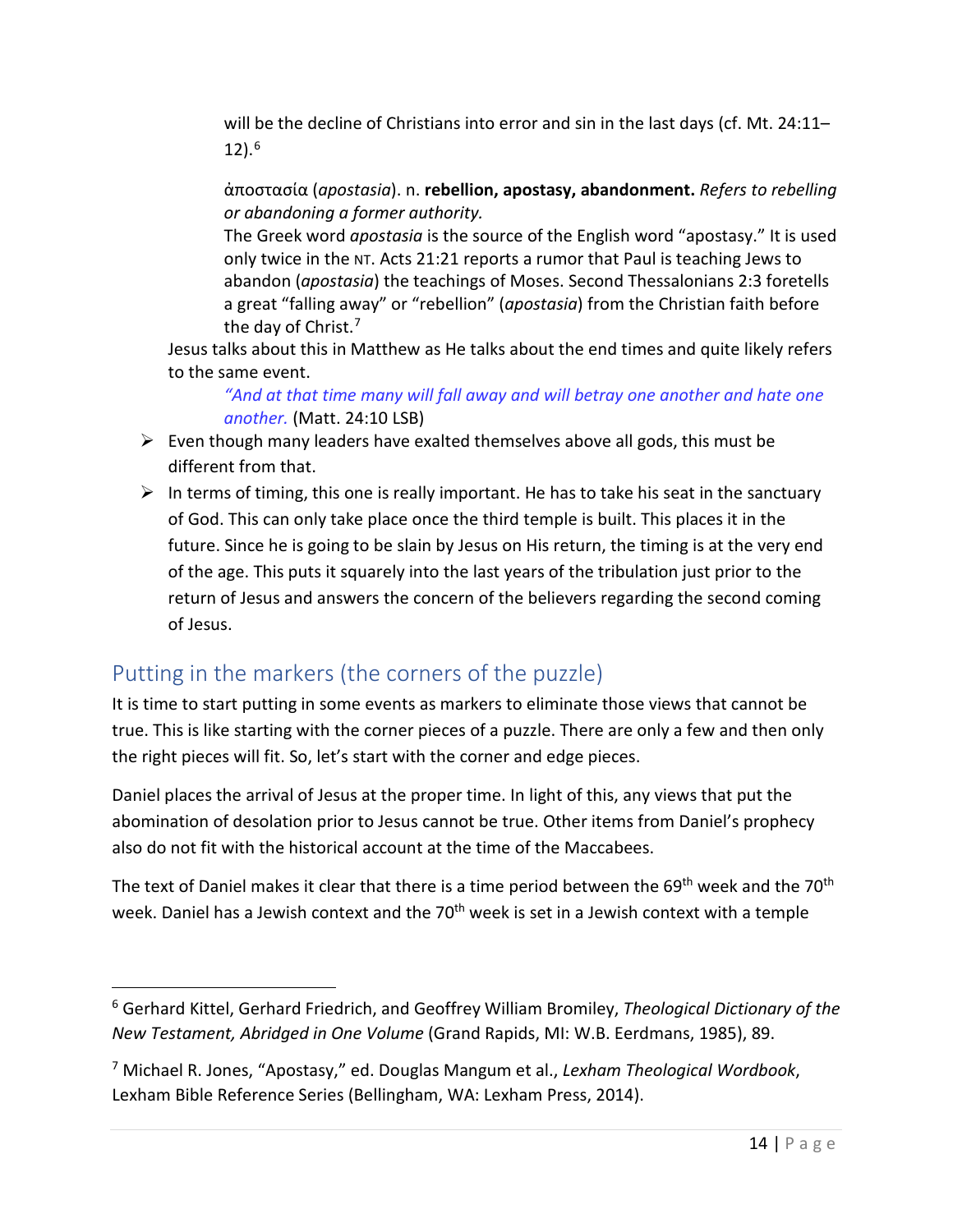where there will be sacrifices and offerings. This necessarily then puts the 70<sup>th</sup> week into the future after the 3<sup>rd</sup> temple is built.

Luke states that there is a "time of the Gentiles" after the destruction of the temple in 70 AD. So, we must conclude that we are presently in this "time of the Gentiles" since the  $3^{rd}$  temple has not been built and it is primarily the Gentile Christians that are currently present in the world. Considering that Israel is once again a nation, the stage appears to be set for the end of the "time of the Gentiles" and for the focus to return to Israel. Likely, the next significant event would be either the rebuilding of the temple in Jerusalem or the start of the removing of the seals by Jesus. This is in addition to the Church becoming apostate.

One item from Revelation gives us another marker at the opening of the 6<sup>th</sup> seal.

*saying, "Do not harm the earth or the sea or the trees until we have sealed the slaves of our God on their foreheads." And I heard the number of those having been sealed, 144,000 sealed from every tribe of the sons of Israel:* (Rev. 7:3–4 LSB)

The slaves (or servants in other translations) of God are to be sealed. Their total number of 144,000 is stated and they are all from the tribes of Israel. This must necessarily mean that the Gentile believers have been taken up in the rapture by this point (or have all become apostate). If the Gentile believers had not been taken up, they would be here at this point. If they were here, were they not marked or counted? The angel said that the servants of God were to be sealed, and that the total number was 144,000, so no other believers could be present at that point. All of the events after the sixth seal must be post "times of the Gentiles". Therefore, looking for the "mark of the beast", the identity of the "666", "the" "antichrist", "the" false prophet (yes, there were, and will be many false prophets) or the "revived Roman empire" is futile and really does not apply to our present age.

#### <span id="page-14-0"></span>The Seven Year Tribulation

We have already established that the 70<sup>th</sup> week of Daniel is in the future and that it is a sevenyear period. Most charts that you see will have the tribulation period spanning from the beginning of the seven seals to the second coming of Christ. Is this the correct view though according to the text? Let's look at Daniel's text again.

*"Seventy weeks have been decreed for your people and your holy city, to finish the transgression, to make an end of sin, to make atonement for iniquity, to bring in everlasting righteousness, to seal up vision and prophecy and to anoint the most holy place.* (Dan. 9:24 NAS95)

The seventy weeks apply to the Jewish people, not to Gentiles.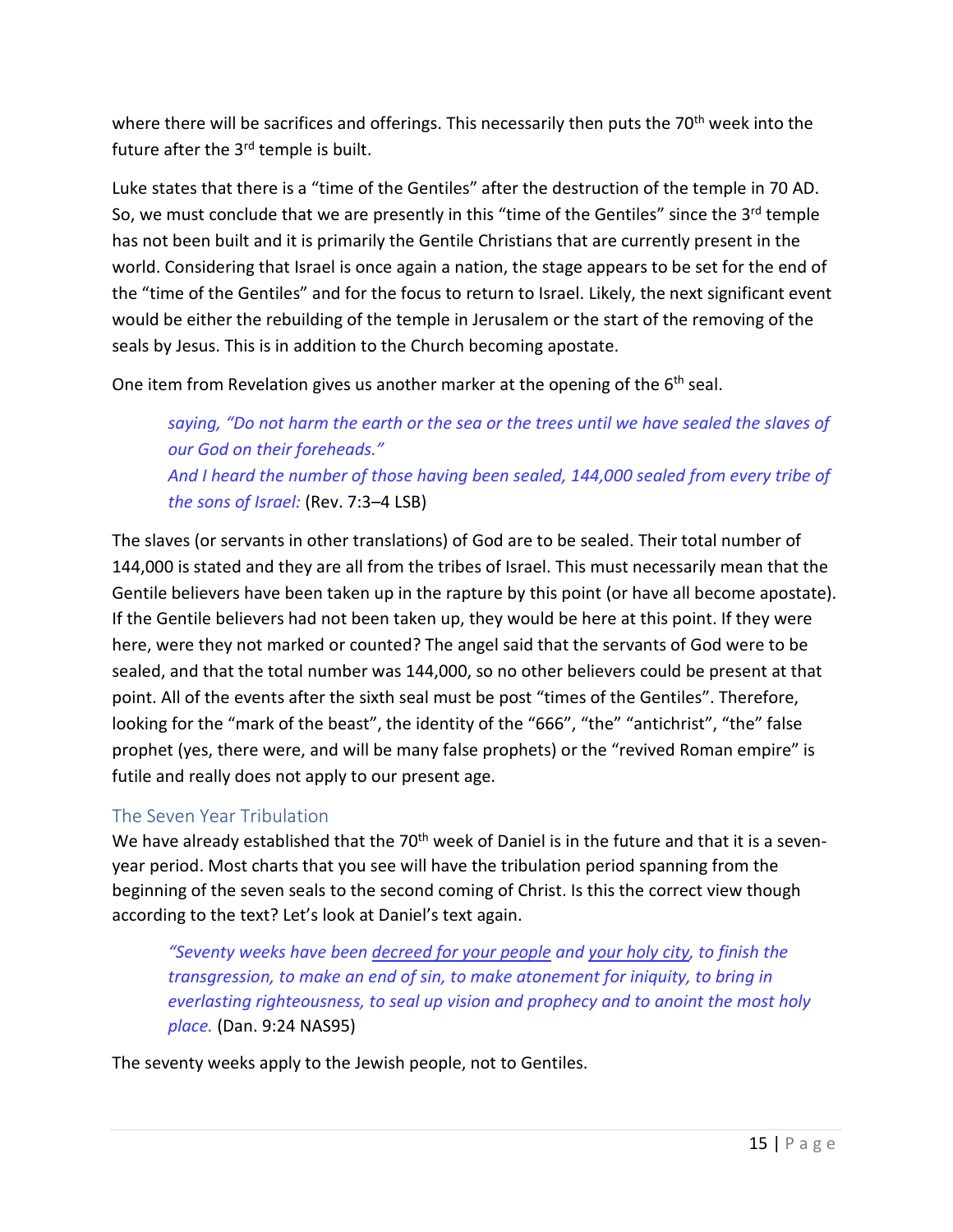Now, looking at the book of Revelation, we have two 3 ½ year periods. The first begins with the arrival of the two witnesses at the end of the  $6<sup>th</sup>$  trumpet. The second 3  $\frac{1}{2}$  year period starts with the killing of the two witnesses and the beast being given authority to act for 3 % years. From the time of the opening of the seals to the arrival of the two witnesses, the judgements are on all of the earth. It is not until the arrival of the two witnesses, that the focus shifts back to Israel. In light of this, it is likely that the seven-year tribulation period proper does not start until the arrival of the two witnesses. That is not to discount the judgements nor their intensity from the start of the opening of the seals. This also provides for the time of the seal and trumpet judgements prior to the two 3 ½ year events that are listed.

The apostasy that is referenced in  $2^{nd}$  Thessalonians 2:3 is a little harder to place, so this is a bit of speculation here. The apostasy has to be prior to, or associated with, the man of lawlessness, so it has to be no later than the middle of the Tribulation. Considering the severity of the judgements of the seals and trumpets, I would be inclined to think that it was prior to the opening of the first seal, so that going into the time of the judgements of the end, there would be very few Christians. More on this shortly.

# <span id="page-15-0"></span>The First Signs of the End of the Age

While many people focus on the "antichrist", "mark of the beast", the "666", the false prophet or what the identity of the identity of the nation (i.e., the revived Roman empire or Babylon) is, there is much that will happen prior to that. Other then the 144,000 Israelites that are sealed at the opening of the sixth seal, no believers from the present age will be around for all those events. We really need to focus on the present time period to the time of the rapture. So, what are the first signs that will appear?

The first sign would likely be the re-establishing of the Jewish nation. This really is a prerequisite for much that follows. You cannot have the 70<sup>th</sup> week until you have the Jewish nation re-established and the 3<sup>rd</sup> temple built. The establishment of the Jewish state happened in 1948.

The second could be that the Gospel has been proclaimed throughout all nations, or virtually all nations.

The third is the one that we should really focus on. As just mentioned, the "apostacy" has to come first. Apostacy refers to the falling away from and or rebelling. Is this apostacy the world or the Church or the man of lawlessness? In conjunction with this, Jesus said:

*"And at that time many will fall away and will betray one another and hate one another.* (Matt. 24:10 LSB)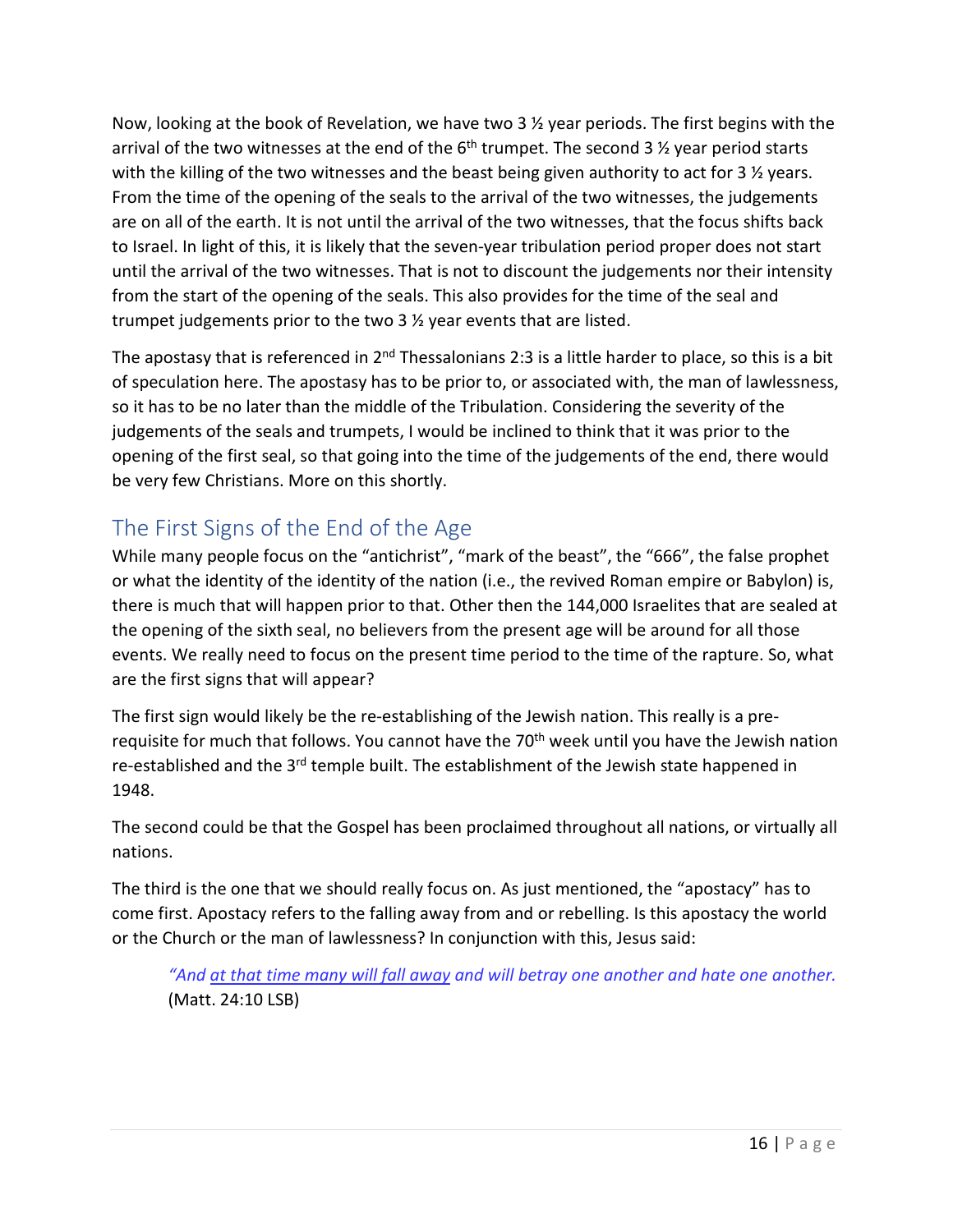John MacArthur believes that it refers to the man of lawlessness.<sup>[8](#page-16-0)</sup> It is somewhat interesting to look at his argument. He first establishes that "apostacy" means:

*Thus, the word marks a deliberate defection from a formerly held religious position*. [9](#page-16-1)

He then goes on to identify the apostacy with the man of lawlessness.

*The apostle identified the apostasy by naming the key character connected with it: the man of lawlessness. Understanding who that key person is, is a prerequisite to identifying the apostasy event. Anomia (lawlessness) literally means "without law*"[10](#page-16-2)

*he will drop all pretense and the previously hidden wickedness of his character will be fully disclosed. God and the Lord Jesus will not have appeared as his enemies until the time he is revealed*. [11](#page-16-3)

*Antichrist will lead the world astray into destruction (Rev. 13:5–8). After initially posing as the friend of religion (cf. Rev. 17:13), Antichrist will suddenly reveal his true nature when he commits blasphemy against God and opposes and exalts himself above every so-called god or object of worship*[12](#page-16-4)

Since apostacy is a "deliberate defection from a formerly held religious position" then how do you apply this to the "man lawlessness", since it is unlikely that he ever held to the true position of accepting God? Since this "man of lawlessness" seems to be identified with the beast in Revelation, and this beast was empowered by Satan, it seems unlikely that he held a godly view at any time. Thus, the only option for this view is to suggest that he was deceptive and made himself out to be godly, but does that really fit with the definition of apostasy? In this view, the apostasy would really have to apply to those who are deceived by the man of lawlessness and desert the faith. He was given power to make war with the saints and overcome them in Rev 13:7. In this larger passage, it does not seem to say that the believers were deceived as the saints are called to persevere in this persecution. The ones that were deceived are those that dwell on the earth. This seems to refer more to the unbelievers than those that believed. Rev 13:13-14.

William Macdonald in the Believers Bible Commentary puts it after the rapture.

<span id="page-16-0"></span><sup>8</sup>John MacArthur, *1–2 Thessalonians*, The MacArthur New Testament Commentary. Accordance electronic ed. (Chicago: Moody Press, 2002), 272.

<span id="page-16-1"></span><sup>9</sup>John MacArthur, *1–2 Thessalonians*, The MacArthur New Testament Commentary. Accordance electronic ed. (Chicago: Moody Press, 2002), 272.

<span id="page-16-2"></span><sup>10</sup>John MacArthur, *1–2 Thessalonians*, The MacArthur New Testament Commentary. Accordance electronic ed. (Chicago: Moody Press, 2002), 272.

<span id="page-16-3"></span><sup>11</sup>John MacArthur, *1–2 Thessalonians*, The MacArthur New Testament Commentary. Accordance electronic ed. (Chicago: Moody Press, 2002), 273.

<span id="page-16-4"></span><sup>12</sup>John MacArthur, *1–2 Thessalonians*, The MacArthur New Testament Commentary. Accordance electronic ed. (Chicago: Moody Press, 2002), 274.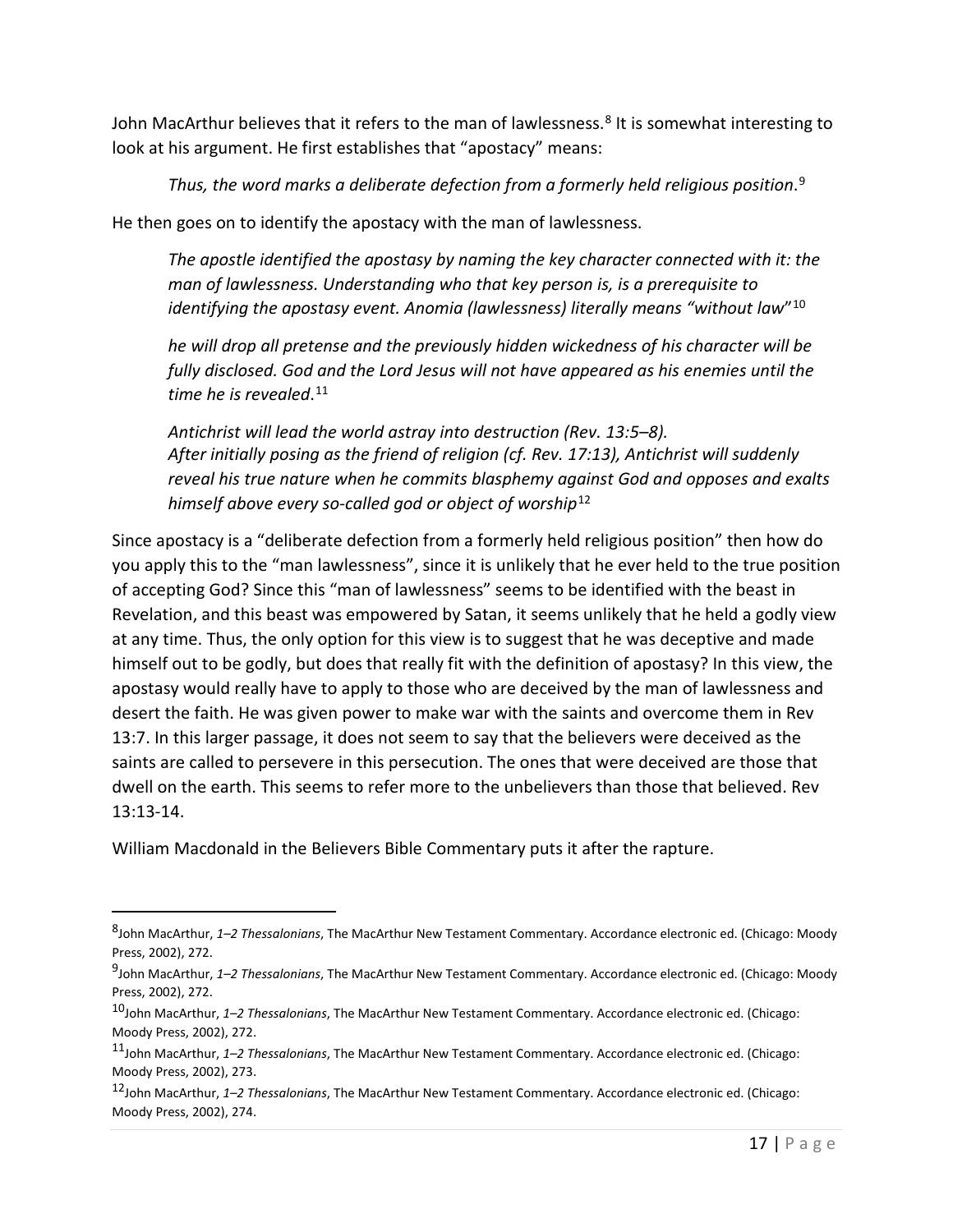*Now the apostle explains why they could not be in that Day. Certain events must take place first. After the Rapture, these events will begin to happen.*

*First of all there will be the falling away, or the apostasy. What does this mean? We can only surmise that it refers to a wholesale abandonment of Christianity, a positive rejection of the Christian faith*. [13](#page-17-0)

He is likely right in that it is a wholesale abandonment of Christianity, but does it fit after the rapture? After the rapture, there will only be the 144,000 Israelites and then the 2 witnesses. I would suspect that those that come to Christ in that time period will likely be quite committed Christians as they are going through the judgments of God and have turned to God during those circumstances.

Michael Martin in the New American Commentary series makes the following observations:

*The temporal relationship between the rebellion and the man of lawlessness is not certain*. [14](#page-17-1)

*Paul's comments here are simply not detailed enough to make a certain determination on this point*. [15](#page-17-2)

*Neither did Paul elaborate on the nature of "the rebellion" (apostasia), which therefore must already have been a well-defined concept for the Thessalonians. Apostasia indicates an act of abandoning or moving away from a position formerly held*. [16](#page-17-3)

Religiously it means to desert one's faith.<sup>[17](#page-17-4)</sup>

*Thus it seems likely that the apostasy Paul had in mind expanded on Jewish apocalyptic expectations and envisioned a dramatic and climactic falling away from the worship of the true God (by both Jews and some portion of the Christian church) as a part of the complex of events at the end of the age*. [18](#page-17-5)

Thomas Constable in the Bible Knowledge commentary states:

<span id="page-17-0"></span><sup>13</sup>William MacDonald, eds. *Believer's Bible Commentary*. Accordance electronic ed. (Thomas Nelson: Nashville, 2016), 2110.

<span id="page-17-1"></span><sup>14</sup>D. Michael Martin, *1, 2 Thessalonians*, ed. E. Ray Clendenen and David S. Dockery, vol. 33 of The New American Commentary. Accordance electronic ed. (Nashville: Broadman & Holman Publishers, 1995), 232.

<span id="page-17-2"></span><sup>15</sup>D. Michael Martin, *1, 2 Thessalonians*, ed. E. Ray Clendenen and David S. Dockery, vol. 33 of The New American Commentary. Accordance electronic ed. (Nashville: Broadman & Holman Publishers, 1995), 232.

<span id="page-17-3"></span><sup>16</sup>D. Michael Martin, *1, 2 Thessalonians*, ed. E. Ray Clendenen and David S. Dockery, vol. 33 of The New American Commentary. Accordance electronic ed. (Nashville: Broadman & Holman Publishers, 1995), 232.

<span id="page-17-4"></span><sup>17</sup>D. Michael Martin, *1, 2 Thessalonians*, ed. E. Ray Clendenen and David S. Dockery, vol. 33 of The New American Commentary. Accordance electronic ed. (Nashville: Broadman & Holman Publishers, 1995), 233.

<span id="page-17-5"></span><sup>18</sup>D. Michael Martin, *1, 2 Thessalonians*, ed. E. Ray Clendenen and David S. Dockery, vol. 33 of The New American Commentary. Accordance electronic ed. (Nashville: Broadman & Holman Publishers, 1995), 234.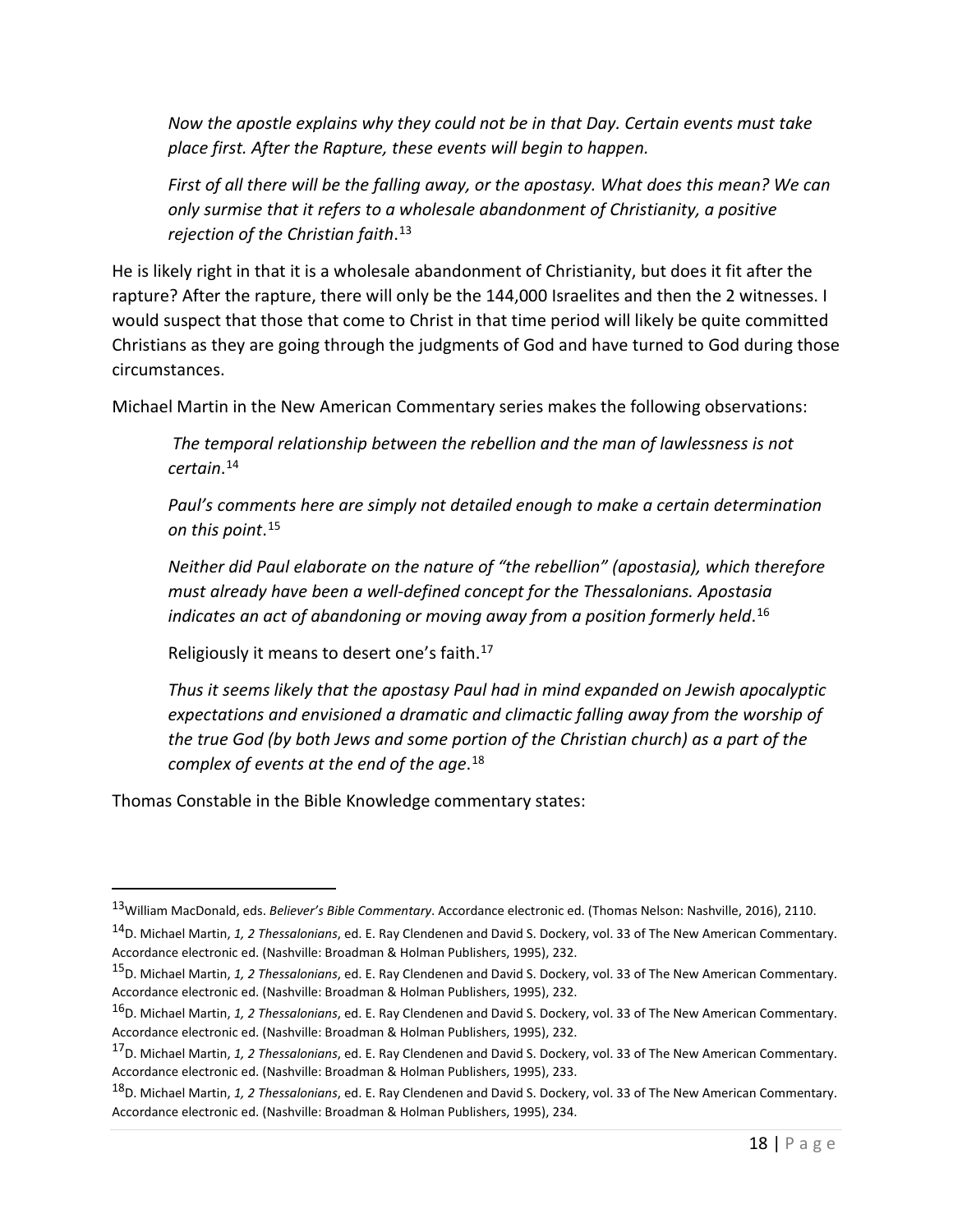*One major event is the rebellion (lit., "the falling away," ῾η ἀποστασία, from whence comes the English word "apostasy"). This is a revolt, a departure, an abandoning of a position once held. This rebellion, which will take place within the professing church, will be a departure from the truth that God has revealed in His Word. True, apostasy has characterized the church almost from its inception, but Paul referred to a specific distinguishable apostasy that will come in the future*[19](#page-18-0)

Knute Larson in the Holman Bible Commentary states:

*Before that great day comes, Paul declared, the rebellion must occur. The word used here is apostasia, or apostasy. Before the day of the Lord, there will be a great denial, a deliberate turning away by those who profess to belong to Christ. It will be a rebellion. Having once allied themselves with Christ, they will abandon him. Within the recognized church there will come a time when people will forsake their faith. Throughout history there have been defections from the faith. But the apostasy about which he wrote to the Thessalonians would be of greater magnitude and would signal the coming of the end*. [20](#page-18-1)

In "The coming Apostasy" Mark Hitchcock and Jeff Kinley state:

*The definite article appears before the word "apostasy" signaling that this is not just any departure from the faith but one that is unique and that the readers apparently knew about. It is the apostasy. This final apostasy will entail a large-scale, widespread falling away on the part of those who profess to know God*[21](#page-18-2)

G. K. Beale in his commentary states:

*Such a meaning is apparent because of the immediate context of false teaching (2:1–2, 9–12) and the clear allusions to Daniel's prediction of an end-time opponent who will bring about a large-scale compromise of faith among God's people. The apostasy will not occur primarily in the non-Christian world but rather within the covenant community, as is clear from four observations. (1) A "falling away" assumes some sort of prior turning to God. (2) This is consistent with the above-noted usage of apostasia in the Old Testament. (3) It is also consistent with the immediate context of deception within the church. (4) It is supported by the closest verbal parallel to this passage, namely, Martyrdom of Isaiah 2:4–5, where "the angel of iniquity" empowers evil Manasseh "in* 

<span id="page-18-1"></span>20Knute Larson, *I & II Thessalonians, I & II Timothy, Titus, Philemon*, ed. Max Anders, vol. 9 of Holman New Testament Commentary. Accordance electronic ed. (Nashville: B & H Publishing Group, 2000), 105-106.

<span id="page-18-0"></span><sup>19</sup>Thomas L. Constable, *2 Thessalonians* (The Bible Knowledge Commentary; ed. John F. Walvoord and Roy B. Zuck; Accordance electronic ed. 2 vols.; Wheaton: Victor Books, 1983), 2:718.

<span id="page-18-2"></span><sup>&</sup>lt;sup>21</sup> Mark Hitchcock and Jeff Kinley, *The Coming Apostasy: Exposing the Sabotage of Christianity from within* (Carol Stream, IL: Tyndale, 2017), 30.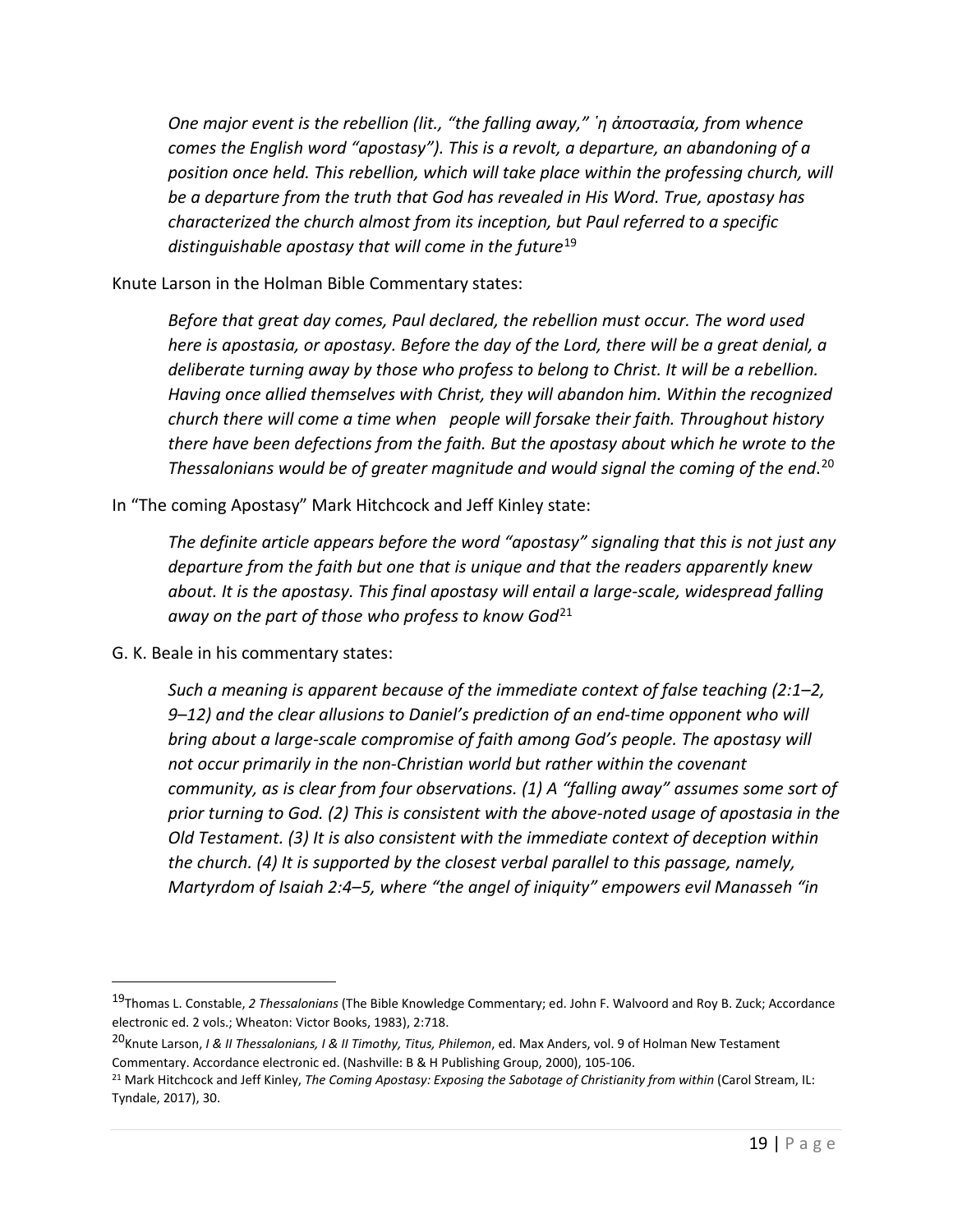*causing apostasy [apostasia], and in the lawlessness [anomia] that was disseminated in Jerusalem," that is, among God's people*. [22](#page-19-0)

So, likely, we are looking for a general and widespread falling away from and rebelling against God by the Church that will be noticeably different from anything in the past. It is best though, not to be dogmatic about this point, as the main thrust of Paul was that it was prior to the second coming of Jesus.

Note also Paul's statement to Timothy.

*But the Spirit explicitly says that in later times some will fall away from the faith, paying attention to deceitful spirits and doctrines of demons, by the hypocrisy of liars, who have been seared in their own conscience,* …(1 Tim. 4:1–2 LSB)

*But know this, that in the last days difficult times will come. For men will be lovers of self, lovers of money, boastful, arrogant, blasphemers, disobedient to parents, ungrateful, unholy, unloving, irreconcilable, malicious gossips, without self-control, without gentleness, without love for good, treacherous, reckless, conceited, lovers of pleasure rather than lovers of God, holding to a form of godliness, but having denied its power. Keep away from such men as these. For among them are those who enter into households and take captive weak women weighed down with sins, being led on by various desires, always learning and never able to come to the full knowledge of the truth. Just as Jannes and Jambres opposed Moses, so these men also oppose the truth, men of depraved mind, disqualified in regard to the faith. But they will not make further progress, for their folly will be obvious to all, just as theirs was also.*

*But you followed my teaching, conduct, purpose, faith, patience, love, perseverance, persecutions, and sufferings, such as happened to me at Antioch, at Iconium and at Lystra. What persecutions I endured, and out of them all the Lord rescued me! Indeed, all who desire to live godly in Christ Jesus will be persecuted.*

But evil men and impostors will proceed from bad to worse, deceiving and being *deceived.* (2 Tim. 3:1–13 LSB)

#### Peter states the following:

*knowing this first of all, that in the last days mockers will come with their mocking, following after their own lusts, and saying, "Where is the promise of His coming? For since the fathers fell asleep, all continues just as it was from the beginning of creation."* (2 Pet. 3:3–4 LSB)

<span id="page-19-0"></span><sup>22</sup> G. K. Beale, *1–2 Thessalonians*, The IVP New Testament Commentary Series (Downers Grove, IL: InterVarsity Press, 2003), 203–204.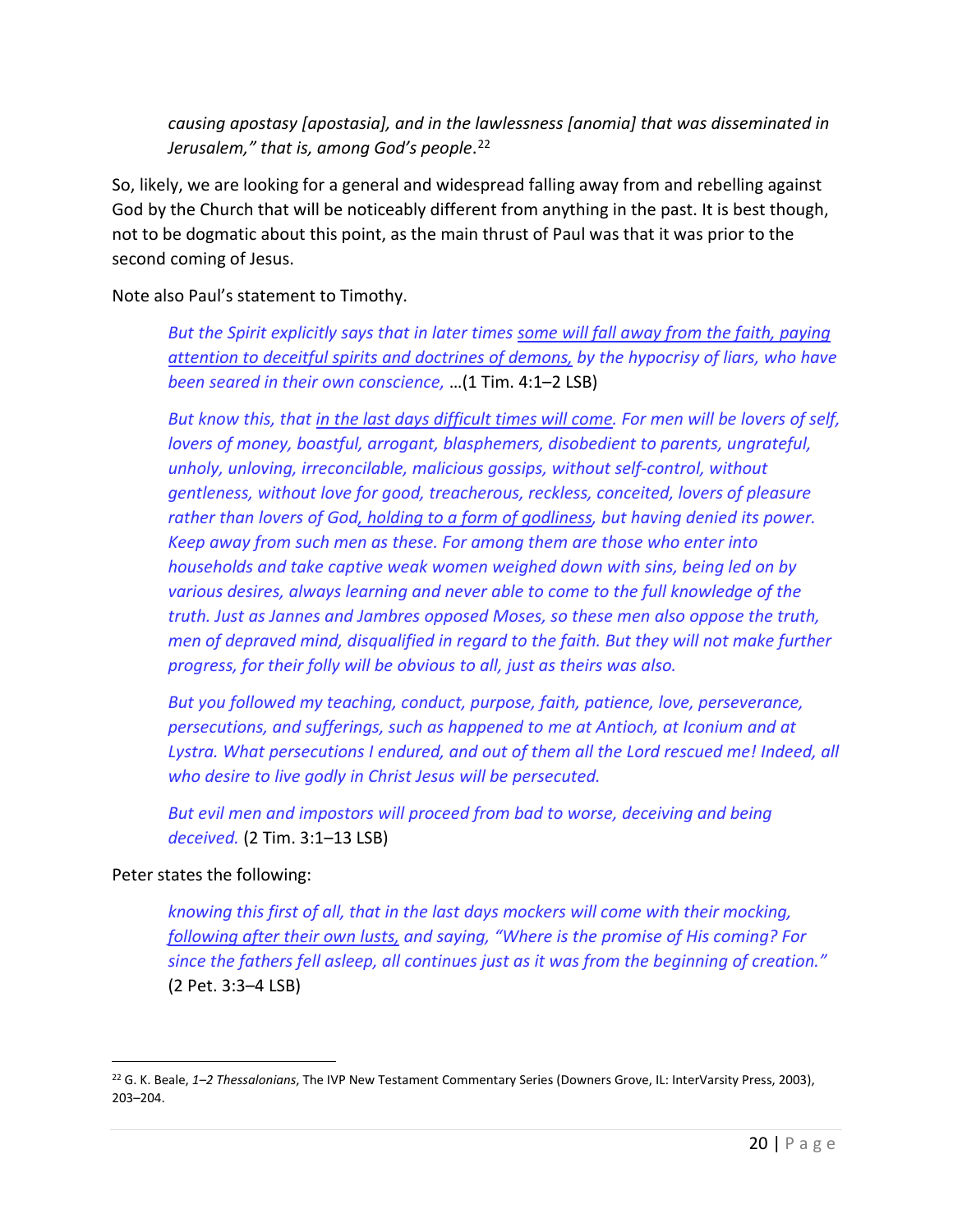Jude also writes in a similar way. This type of thing was already happening in the early Church, but this apostacy of the end times will be much more widespread and engulf virtually the whole Church. So, what would that look like? What types of things should we be looking for? In the early Church there were apostles, teachers and other Church leaders that would speak against the false teachings and practices with authority and generally, the true doctrine was established. The end times would likely reflect a refusal to accept God's Word and truth by Church leaders, Seminaries, Bible Colleges and Christians in general. Jesus says that

## *"Many false prophets will arise and will deceive many. "And because lawlessness is multiplied, most people's love will grow cold.* (Matt. 24:11–12 LSB)

If there is any doubt that the religious leaders would become apostate, we just need to look back in history. Jeremiah talks about the prophet and priest being polluted. (Jer 23:11). Jesus addressed the false teachings and practices of the religious leaders of His day. The New Testament writers address false teachings and teachers and warn about future false teachers in the church. The early Church fathers wrote against heresies and the reformers confronted the false teachings of the Catholic Church. More information is in this [article.](https://www.biblestudyhelps.ca/images/bible-studies/False%20Teachers%20in%20Israel%20and%20the%20Church.pdf)

As we look at these verses, we find some common themes. The first is false teaching. Here we find that:

- $\triangleright$  Many Church leaders, Seminaries, Bible Colleges and parishioners no longer hold that the Bible is the inspired, inerrant Holy Word of God. They generally do not accept the plain, obvious meaning of the text. While they may claim that they accept it they deny:
	- o Genesis is an accurate, historical account of the supernatural creation by God in six literal, 24-hour days from nothing through His Word.
	- o The flood of Noah's time was a worldwide flood.
	- o The chronology established in Genesis means that the world is less than 8000 years old.
	- o Israel was in Egypt for 430 years from approximately 1876 BC to 1446 BC.
	- o God performed miracles in Egypt so that Pharaoh would let the Israelites go.
	- o Israel went through the Red Sea on dry ground as water was on either side of them.
	- o The miracles in the desert.
	- o The conquest of Jericho in about 1406 BC.
	- o The conquest of the land in the following years.
	- o The reign of David and Solomon and the size and type of kingdom they governed.
	- o Moses wrote the first five books of the Bible.
	- o Various miracles throughout the Old Testament period.
	- o The Virgin birth.
	- o The death and resurrection of Jesus as the atoning sacrifice for sin.
	- o The deity of Jesus.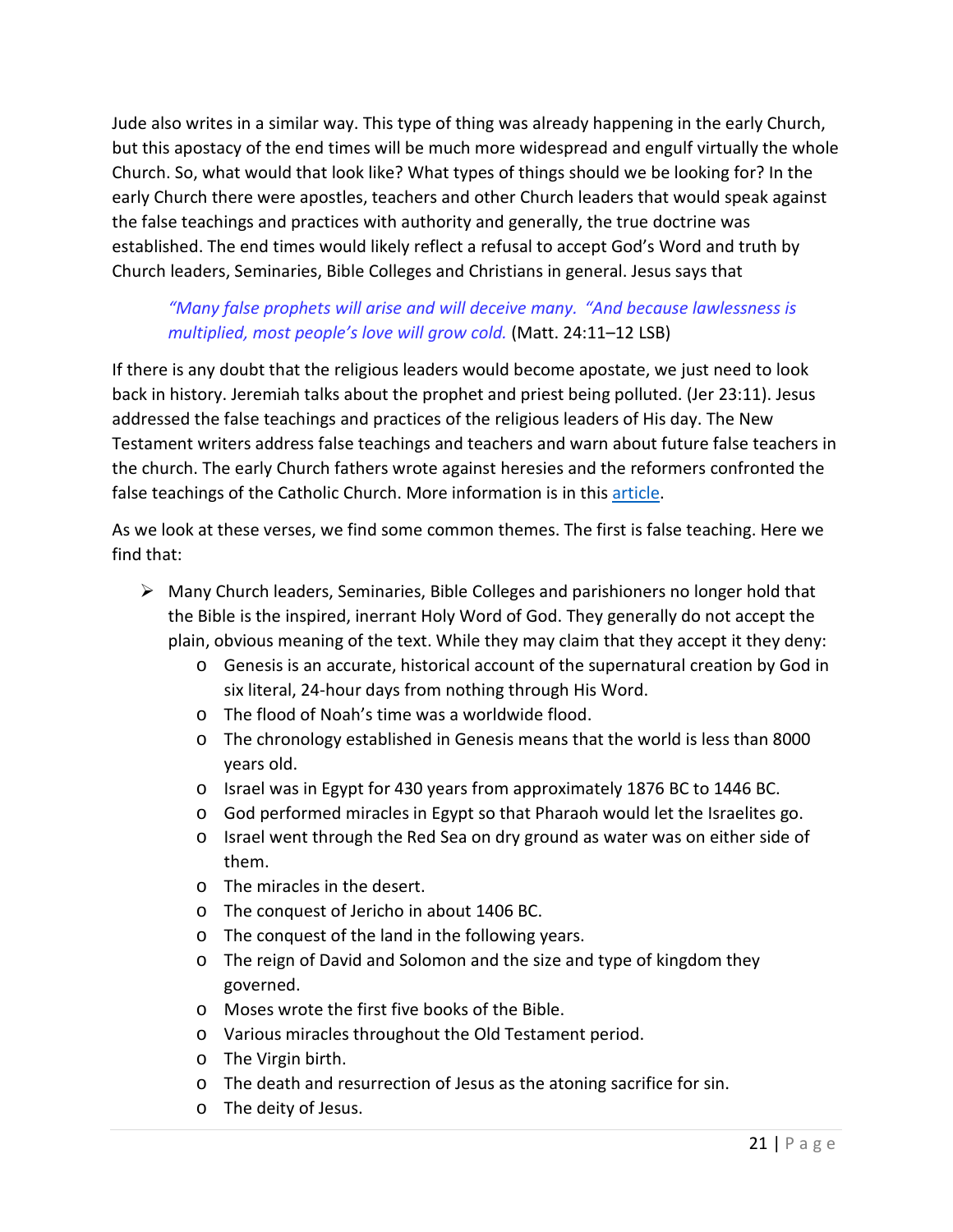- o The Trinity.
- o The miracles of the New Testament.
- o A literal heaven for the believers and a literal hell where the unbelievers will be punished for eternity.
- $\triangleright$  They say you cannot understand the Old Testament unless you know other ancient near eastern literature and understand it.
- $\triangleright$  They state that the Israelite religion "evolved".
- $\triangleright$  There are numerous other Scriptural truths that are denied or twisted.
- $\triangleright$  When you deny the accuracy and authority of the Scriptures, you make Jesus and the New Testament writers out to be deceived and lying. This takes away the Deity of Christ and makes them an "antichrist".
- $\triangleright$  We also find that the Scriptures are not considered authoritative any more. The general thought is that people can interpret the Scriptures any way that they want, and everyone can have their own interpretation. The Reformation cry was "Scripture alone is authoritative".

Paul says:

*All Scripture is God-breathed and profitable for teaching, for reproof, for correction, for training in righteousness,* (2 Tim. 3:16 LSB) *Be diligent to present yourself approved to God as a workman who does not need to be ashamed, accurately handling the word of truth.* (2 Tim. 2:15 LSB)

*in all things show yourself to be a model of good works, with purity in doctrine, dignified,* (Titus 2:7 LSB)

#### Peter says:

*Know this first of all, that no prophecy of Scripture comes by one's own interpretation. For no prophecy was ever made by the will of man, but men being moved by the Holy Spirit spoke from God.* (2 Pet. 1:20–21 LSB)

- $\triangleright$  Another telling sign is the focus on self. While we can expect that the unbelieving portion of society would be focussed on self, an increasing number of those within the Church are also focussed on self.
- $\triangleright$  The Church and even the translations of the Bible are moving toward being politically correct. It is getting to be difficult to tell the difference between the Church and society in general.

Paul tells Timothy:

For the time will come when they will not endure sound doctrine, but wanting to have *their ears tickled, they will accumulate for themselves teachers in accordance to their own desires, and will turn away their ears from the truth and will turn aside to myths.* (2 Tim. 4:3–4 LSB)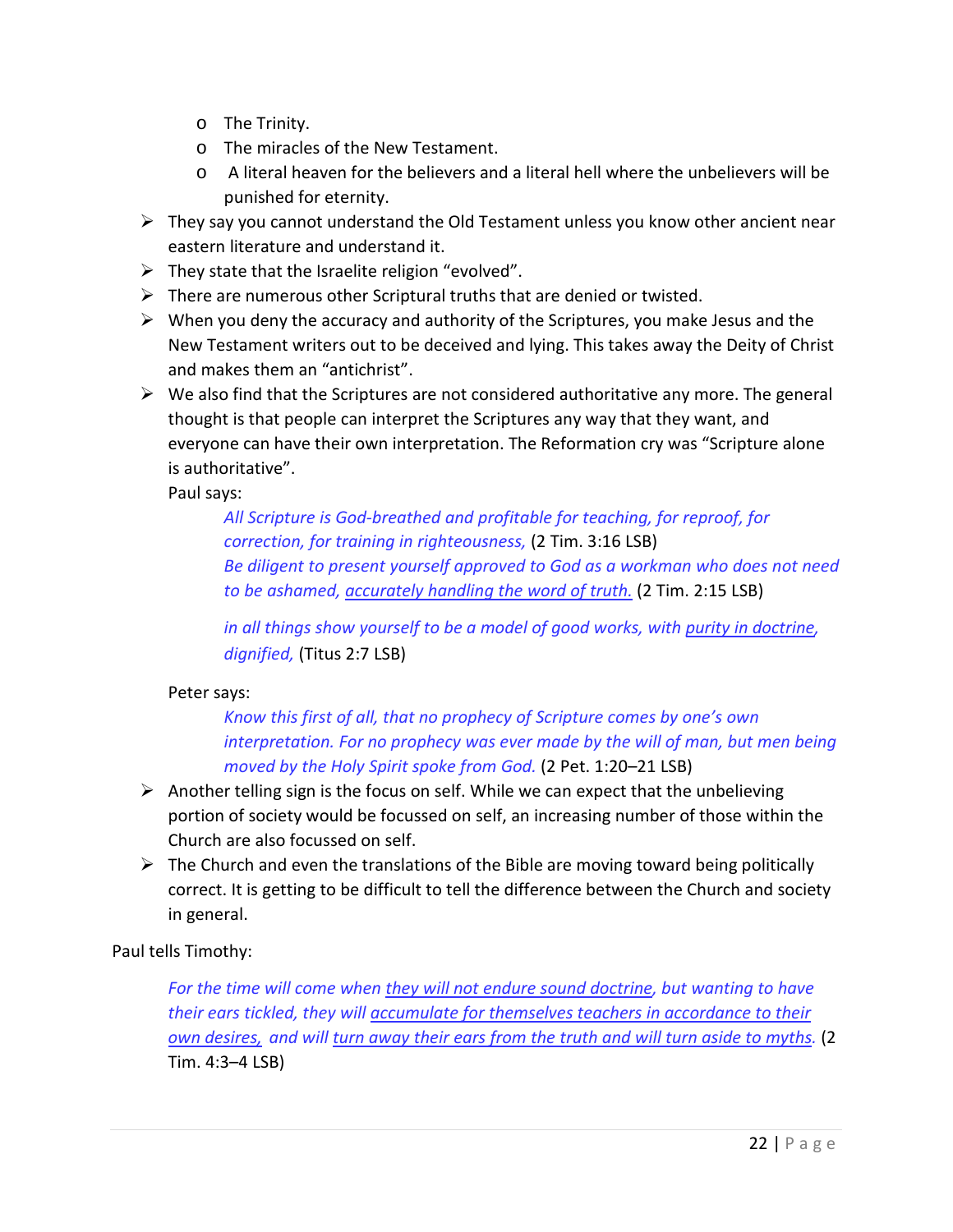While Peter is speaking in a somewhat different context, the principle seems to apply. Judgement starts with the Church. So, we should likely expect a judgement from God on the Church at the time of the apostacy referenced in Thessalonians.

*For it is time for judgment to begin with the house of God; and if it begins with us first, what will be the outcome for those who do not obey the gospel of God?* (1 Pet. 4:17 LSB)

Thankfully, we still have some Pastors, Churches, Seminaries, Bible Colleges and Believers that hold fast to the Word of God and proclaim it accurately and faithfully.

## <span id="page-22-0"></span>The focus of Jesus

We should look at what Jesus focused on, and what His commands were relating to future events and our life. If we look at Matthew's account, Matt 24:5-31 are the verses where He speaks about future events. Matt 24:32-51 and Matt 25:1-46 are the verses where He teaches them to be faithful, alert and ready. Those who are faithful will receive eternal life, those who are not will go to eternal punishment. We really need to keep Jesus' commands in mind and persevere in doing good to the end. Let's focus on doing what Jesus commanded us and persevere in doing good.

*And He said to him, "'YOU SHALL LOVE THE LORD YOUR GOD WITH ALL YOUR HEART, AND WITH ALL YOUR SOUL, AND WITH ALL YOUR MIND.' "This is the great and foremost commandment. "And the second is like it, 'YOU SHALL LOVE YOUR NEIGHBOR AS YOURSELF.' "On these two commandments hang the whole Law and the Prophets."* (Matt. 22:37–40 LSB)

*And Jesus came up and spoke to them, saying, "All authority has been given to Me in heaven and on earth. "Go therefore and make disciples of all the nations, baptizing them in the name of the Father and the Son and the Holy Spirit, teaching them to keep all that I commanded you; and behold, I am with you always, even to the end of the age."* (Matt. 28:18–20 LSB)

*"But the one who endures to the end, he will be saved.* (Matt. 24:13 LSB)

*'He who has an ear, let him hear what the Spirit says to the Churches. To him who overcomes, I will grant to eat of the tree of life which is in the Paradise of God.'* (Rev. 2:7 LSB)

*… However, when the Son of Man comes, will He find faith on the earth?"* (Luke 18:8 NAS95)

*in all things show yourself to be a model of good works, with purity in doctrine, dignified,* (Titus 2:7 LSB)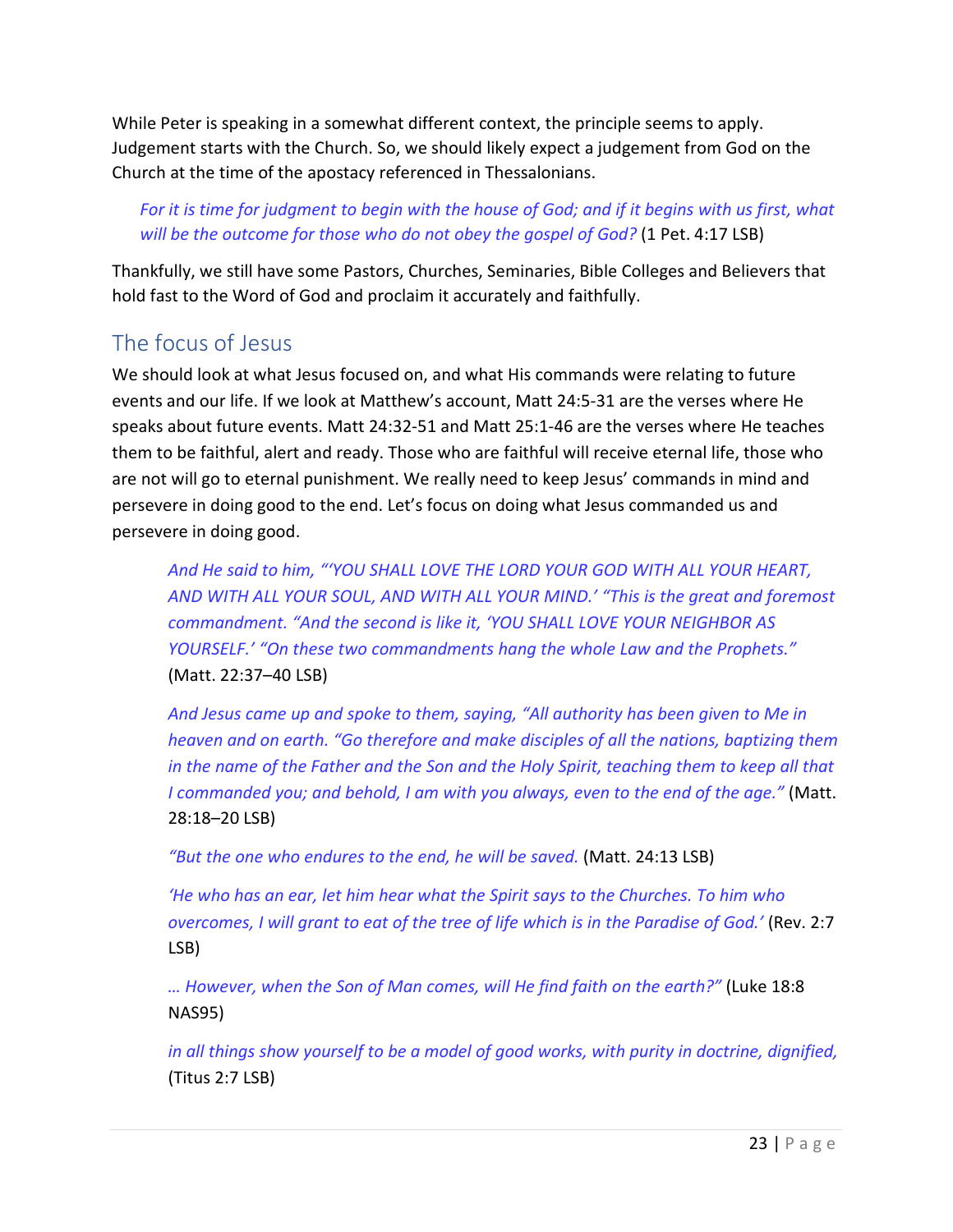Will you and I be found faithful?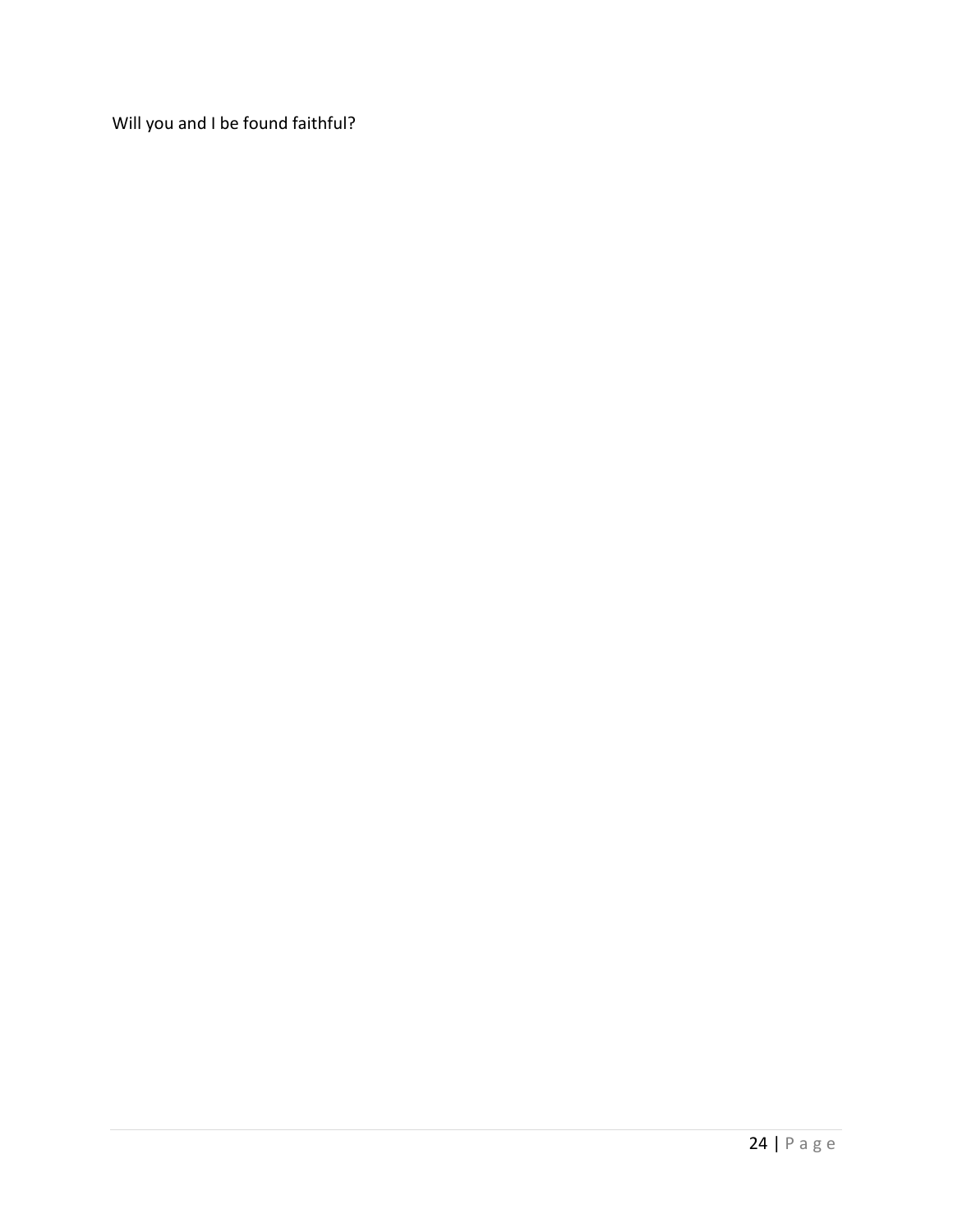## <span id="page-24-0"></span>Appendix A

#### <span id="page-24-1"></span>Notes regarding the composition of the Roman army under Titus

for the greatest part of the Roman garrison was raised out of Syria; and being thus related to the Syrian part, they were ready to assist it.<sup>[23](#page-24-2)</sup>

But as to Titus, he sailed over from Achaia to Alexandria, and that sooner than the winter season did usually permit; so he took with him those forces he was sent for, and marching with great expedition, he came suddenly to Ptolemais, (65) and there finding his father, together with the two legions, the fifth and tenth, which were the most eminent legions of all, he joined them to that fifteenth legion which was with his father: (66) eighteen cohorts followed these legions; there came also five cohorts from Cesarea, with one troop of horsemen, and five other troops of horsemen from Syria. (67) Now these ten cohorts had severally a thousand footmen, but the other thirteen cohorts had no more than six hundred footmen apiece, with a hundred and twenty horsemen. (68) There were also a considerable number of auxiliaries got together, that came from the kings Antiochus, and Agrippa, and Sohemus, each of them contributing one thousand footmen that were archers, and a thousand horsemen. Malchus also, the king of Arabia, sent a thousand horsemen, besides five thousand footmen, the greatest part of whom were archers; (69) so that the whole army, including the auxiliaries sent by the kings, as well horsemen as footmen, when all were united together, amounted to sixty thousand, besides the servants, who, as they followed in vast numbers, so because they had been trained up in war with the rest, ought not to be distinguished from the fighting men; for as they were in their masters' service in times of peace; so did they undergo the like dangers with them in times of war, insomuch that they were inferior to none, either in skill or in strength, only they were subject to their masters.  $24$ 

Upon the whole he sent this man to take upon him the command of the armies that were in Syria; but this not without great encomiums and flattering compellations, such as necessity required, and such as might mollify him into complaisance. (8) So Vespasian sent his son Titus from Achaia, where he had been with Nero, to Alexandria, to bring back with him from thence the fifth and tenth legions, while he himself, when he had passed over the Hellespont, came by land into Syria, where he gathered together, the

<span id="page-24-2"></span><sup>23</sup> Flavius Josephus and William Whiston, *The Works of Josephus: Complete and Unabridged* (Peabody: Hendrickson, 1987), 615.

<span id="page-24-3"></span><sup>24</sup> Flavius Josephus and William Whiston, *The Works of Josephus: Complete and Unabridged* (Peabody: Hendrickson, 1987), 642.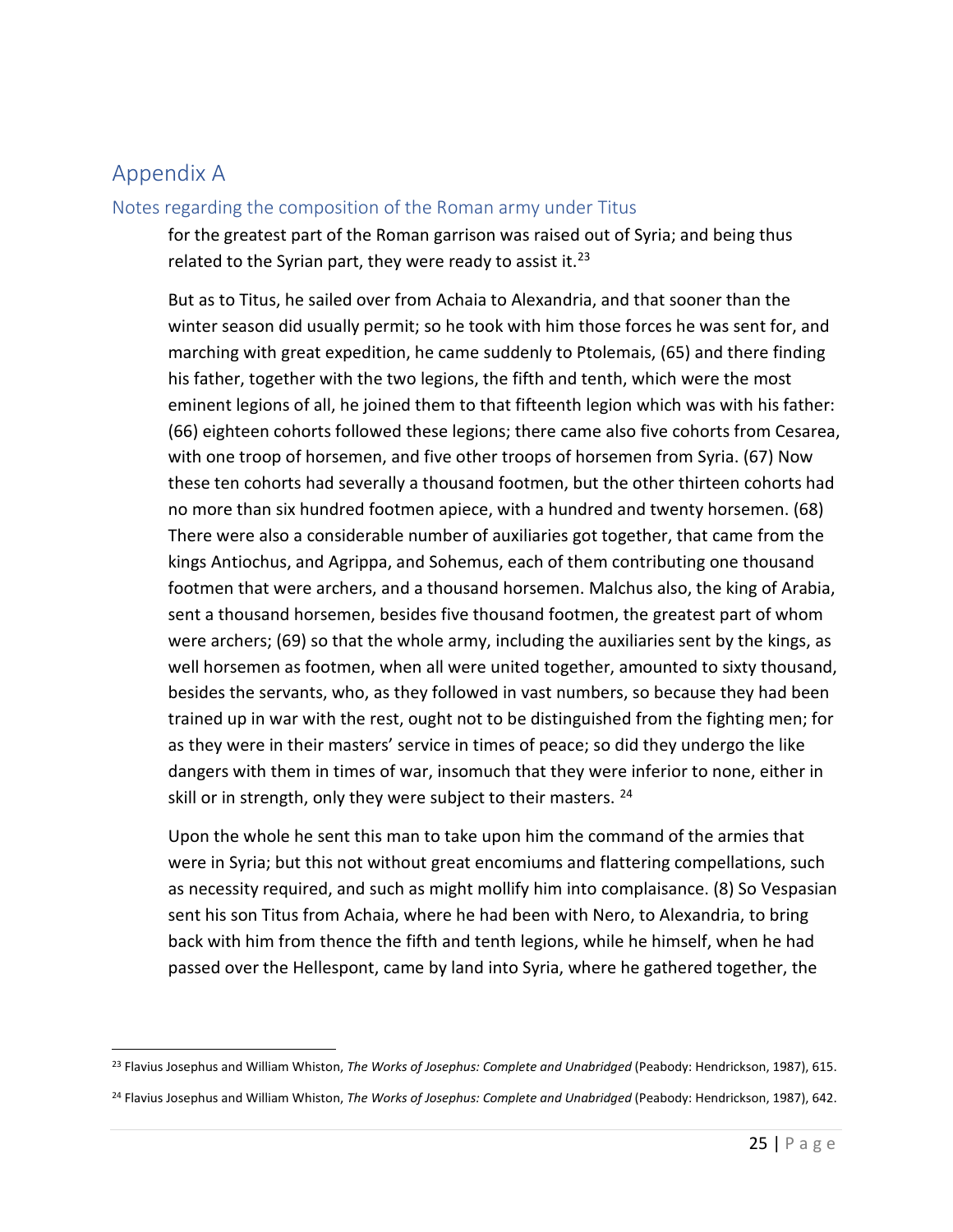Roman forces, with a considerable number of auxiliaries from the kings in that neighborhood. [25](#page-25-0)

At the beginning of this same year Titus Caesar, who had been selected by his father to complete the subjugation of Judea, and who had already won distinction as a soldier while both were still private citizens, began to enjoy greater power and reputation, for provinces and armies now vied with one another in enthusiasm for him. Moreover, in his own conduct, wishing to be thought greater than his fortune, he always showed himself dignified and energetic in the field; by his affable address he called forth devotion, and he often mingled with the common soldiers both at work or on the march without impairing his position as general. He found awaiting him in Judea three legions, Vespasian's old troops, the Fifth, the Tenth, and the Fifteenth. He reinforced these with the Twelfth from Syria and with some soldiers from the Twenty-second and the Third which he brought from Alexandria; these troops were accompanied by twenty cohorts of allied infantry, eight squadrons of cavalry, as well as by the princes Agrippa and Sohaemus, the auxiliaries sent by King Antiochus, and by a strong contingent of Arabs, who hated the Jews with all that hatred that is common among neighbours; there were besides many Romans who had been prompted to leave the capital and Italy by the hope that each entertained of securing the prince's favour while he was yet free from engagements. With these forces Titus entered the enemy's land: his troops advanced in strict order, he reconnoitred at every step and was always ready for battle; not far from Jerusalem he pitched camp. [26](#page-25-1)

<span id="page-25-0"></span><sup>25</sup> Flavius Josephus and William Whiston, *The Works of Josephus: Complete and Unabridged* (Peabody: Hendrickson, 1987), 639.

<span id="page-25-1"></span><sup>26</sup> Tacitus, *Tacitus: The Histories and The Annals: English Translation*, ed. G. P. Goold, trans. Clifford H. Moore and John Jackson, vol. 2, The Loeb Classical Library (London; Cambridge, MA: William Heinemann Ltd; Harvard University Press, 1925–1937), 175– 177.